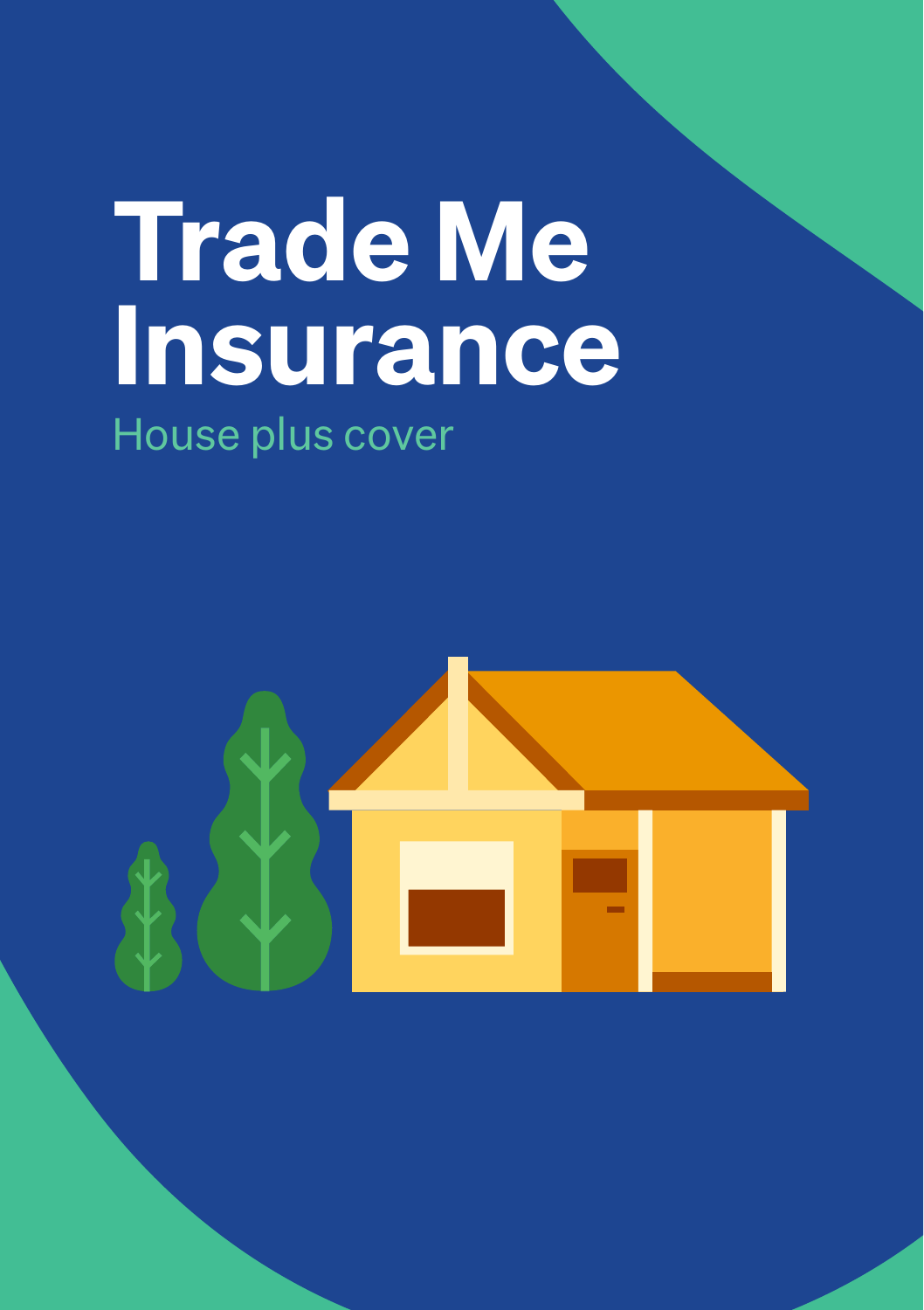# **Contents**

| Compare your benefits 4                                  |
|----------------------------------------------------------|
| How your policy works  6<br>Words with special meaning 6 |
| The claims process  7                                    |
| What your house is insured for $\dots$ 8                 |
| What your house policy does and<br>does not cover  8     |
| What we cover $\ldots \ldots \ldots \ldots 8$            |
| What we do not cover  9                                  |
| We apply an additional excess when<br>your house is      |
| left unoccupied<br>10                                    |
| We do not cover houses with<br>other insurance  10       |
| What your house can be<br>used for<br>10                 |
| <b>Your policy includes</b><br>automatic benefits  11    |

| Demand surge protection11           |   |
|-------------------------------------|---|
| Extended sum insured for fire 12    |   |
| Glass breakage reduced excess. 12   |   |
| Gradual damage to your house. 12    |   |
| House under minor alteration 13     |   |
| Keys and locks lost or stolen<br>14 |   |
| Landscaping<br>14                   | G |
| Liability protection $15$           |   |
| Natural disaster damage  15         |   |
| No claims bonus 16                  |   |
| One event $-$ one excess 16         |   |
| Stress benefit lump                 |   |
| sum payment 16                      |   |
| Sustainability upgrade 16           |   |
| Temporary accommodation16           |   |

| 4              | What you're not covered for  18                                                   |
|----------------|-----------------------------------------------------------------------------------|
| 6              | These are your policy exclusions . 18                                             |
| 6              | You have certain responsibilities . 24                                            |
| 7              | How to make a claim 26                                                            |
| 8              | You have certain responsibilities<br>at claim time<br>26                          |
| 8<br>8         | How we'll look after your claim 28<br>What excesses you may need                  |
| 9              | to pay29                                                                          |
|                | How we'll settle your claim 29                                                    |
| n              | Other important information  33                                                   |
| 0.             | You can cancel this policy33                                                      |
|                | Free look period 33                                                               |
| $\overline{0}$ | Making changes to this policy 33                                                  |
| $\overline{0}$ | Other parties with<br>a financial interest 34<br>This policy is under New Zealand |
| 1              |                                                                                   |
| $\overline{1}$ | New Zealand has Jurisdiction 34                                                   |
| $\overline{2}$ | New Zealand currency and<br>taxes apply 34                                        |
| $\overline{2}$ | How we'll communicate                                                             |
| $\overline{2}$ |                                                                                   |
| 3              | Talk to us if you have a concern. 35                                              |
| $\overline{A}$ |                                                                                   |
| .4             | Glossary 36                                                                       |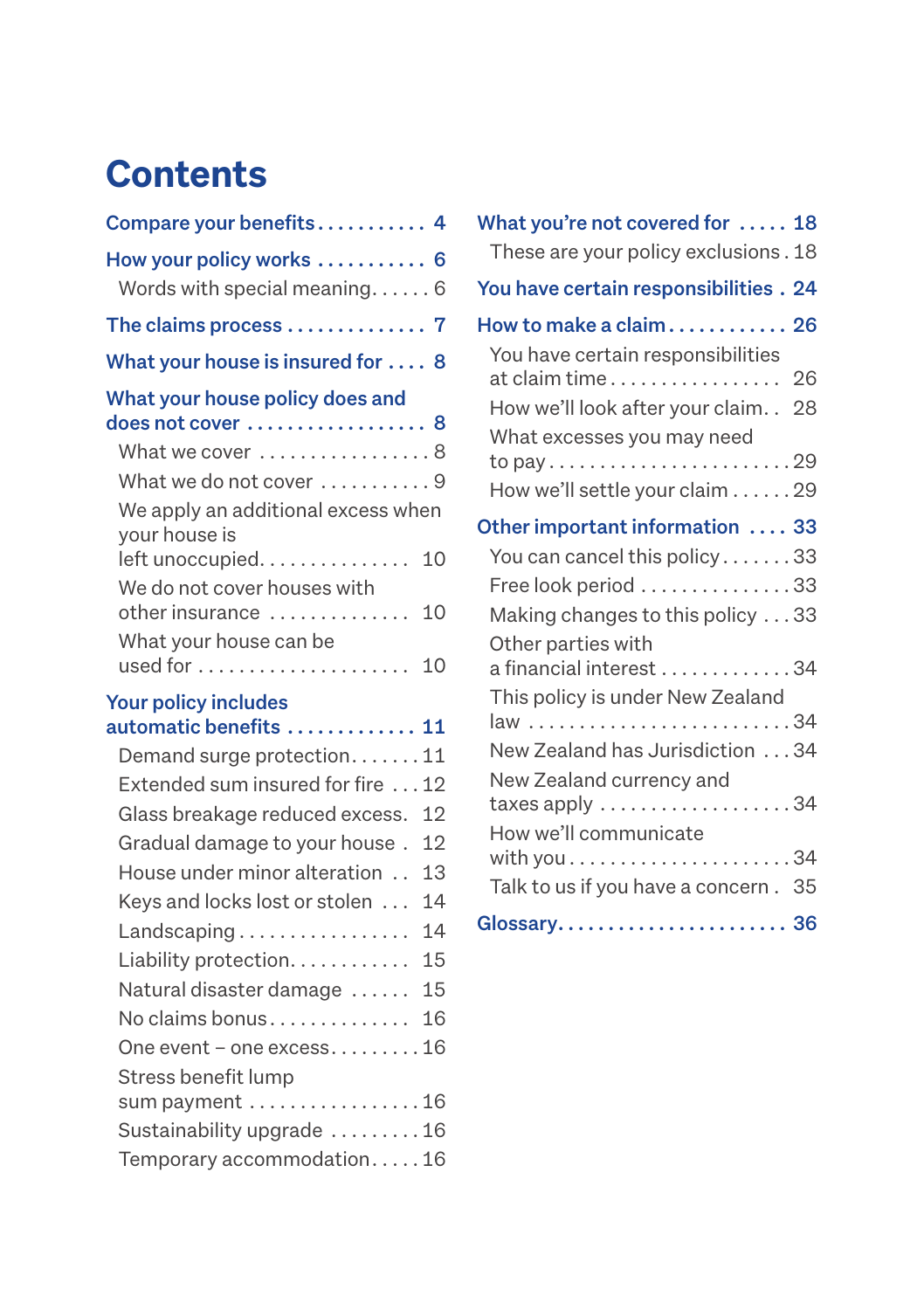# **Welcome to Trade Me Insurance.**

# **Thanks for putting your trust in us to help look after your valuable assets.**

This is your **Plus cover** policy wording, underwritten by Tower Limited.

# **We want to make insurance simple and easy.**

That's why we've removed all the confusing language and made it easier to see what is (and isn't) covered under each section.

We've also included a handy table that shows you what you're covered for.

It's just one thing we do to give you a little more confidence in your insurance cover.

- **1. Start here**  These are the basics of your policy.
- **2. These are your benefits** What you're covered for page 11.
- **3. Responsibilities and exclusions** What you must do, and what isn't covered - page 18.
- **4. Making a claim** Information about making your claim with us - page 26.

# **5. Other stuff**

This is important too, like what to do if you have a concern page 33.

# **6. Glossary**

Some words have special meanings page 36.

As part of our commitment to you, this document has been awarded the WriteMark. This means it meets an internationally recognised plain language standard.

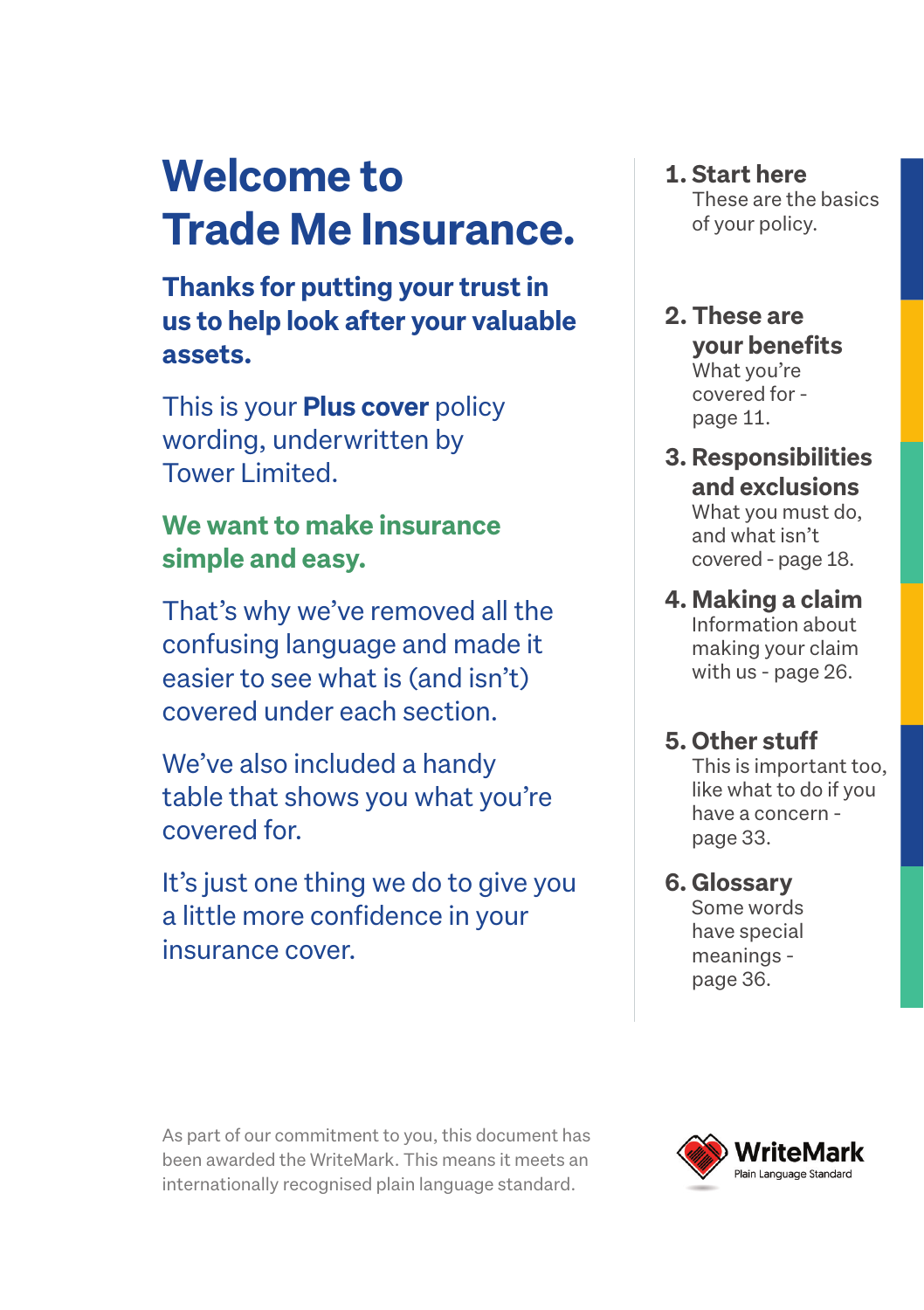# **Compare your benefits**

Choosing what's right for you can be difficult, but we've made it easy with this comparison table.

The table below is a summary only and sets out the maximum limits of cover. You can find full details of your cover beginning from page 8 of this document.

You've chosen **Plus cover**. If you'd like to change your cover, please email us at team@ trademeinsurance. co.nz

|                                 | <b>Plus</b><br>cover          | <b>Landlord's plus</b><br>cover                    |
|---------------------------------|-------------------------------|----------------------------------------------------|
| Basis of settlement             | Replacement to<br>sum insured | $\sqrt{\frac{1}{2}}$ Replacement to<br>sum insured |
| Demand surge protection         | $\sqrt{10\%}$                 | $\sqrt{10\%}$                                      |
| Extended sum insured for fire   | Sum insured<br>plus 20%       | Sum insured<br>plus 20%                            |
| Garden retaining walls          | $\checkmark$ \$25,000         | $\frac{$25,000}{$25,000}$                          |
| Gradual damage to your house    | $\checkmark$ \$2,000          | $\checkmark$ \$2,000                               |
| House under minor alteration    | $\checkmark$ \$20,000         | $\checkmark$ \$20,000                              |
| Liability protection            | $\frac{1}{20m}$               | $\checkmark$ \$20m                                 |
| Bodily injury                   | $\checkmark$ \$100,000        | $\checkmark$ \$100,000                             |
| Natural disaster damage         |                               |                                                    |
| No claims bonus                 |                               | İ                                                  |
| One event - one excess          | $\boldsymbol{\mathscr{S}}$    | $\boldsymbol{\mathscr{I}}$                         |
| Glass breakage reduced excess   | $\checkmark$ \$100 excess     | X                                                  |
| Keys and locks lost or stolen   | $\checkmark$ \$1,000          | X                                                  |
| Stress benefit lump sum payment | $\checkmark$ \$1,000          | X                                                  |
| Sustainability upgrade          | $\checkmark$ \$15,000         | $\checkmark$ \$15,000                              |
| Temporary accommodation         | $\frac{$25,000}{$25,000}$     | X                                                  |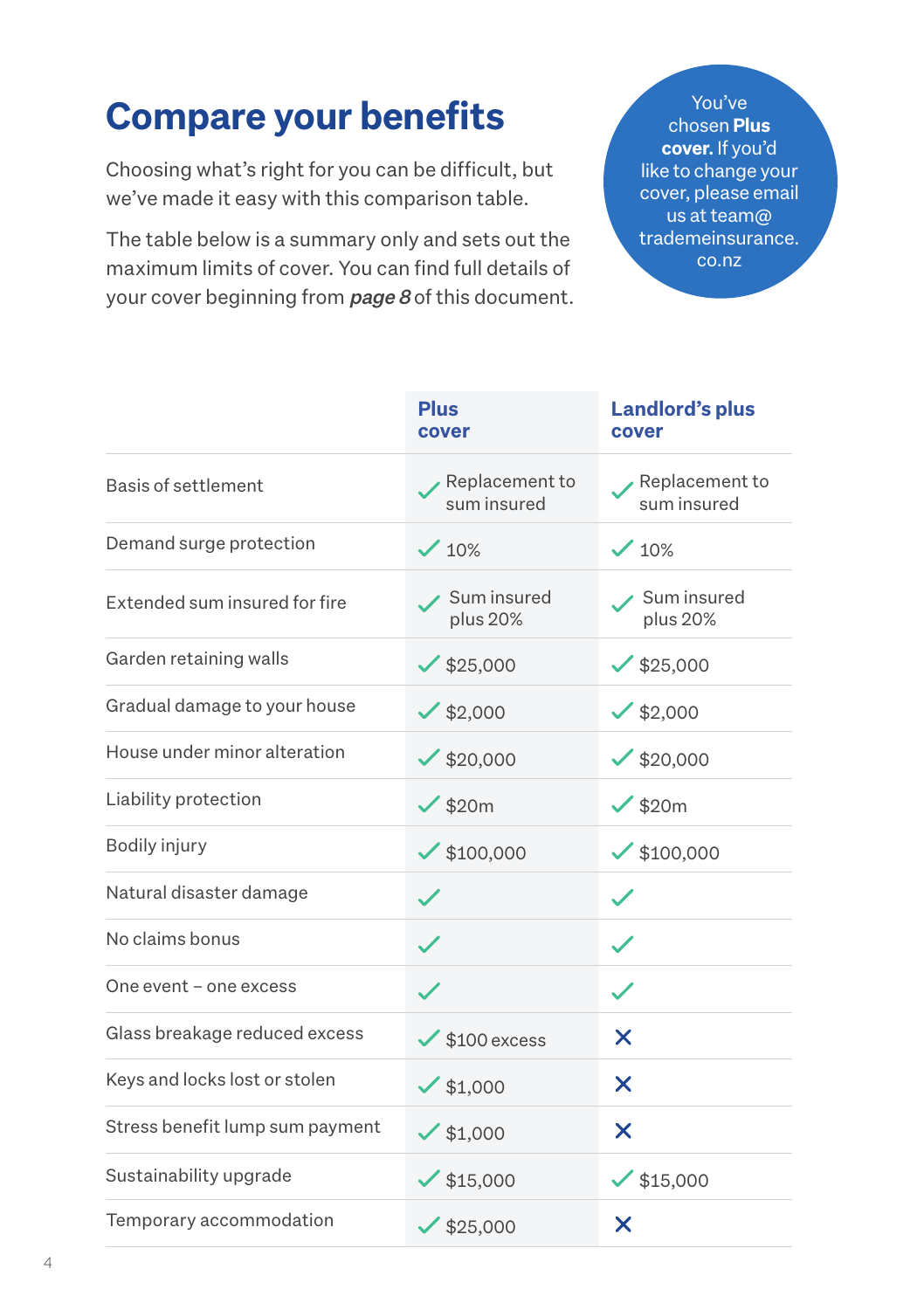|                                              | <b>Plus</b><br>cover     | <b>Landlord's plus</b><br>cover |
|----------------------------------------------|--------------------------|---------------------------------|
| Landlord's benefits                          |                          |                                 |
| Loss of rent for damage to your<br>house     | X                        | $\sqrt{8}$ months               |
| Loss of rent for other reasons               | $\boldsymbol{\times}$    | $\vee$ 8 weeks                  |
| Methamphetamine<br>decontamination           | $\boldsymbol{\times}$    | $\checkmark$ \$30,000           |
| Deliberate damage                            | $\boldsymbol{\times}$    | $\checkmark$ \$20,000           |
| Landlord's whiteware and window<br>coverings | $\boldsymbol{\times}$    | $\checkmark$ \$20,000           |
| <b>Optional benefits</b>                     |                          |                                 |
| Garden retaining walls                       | $\checkmark$ Sum insured | $\checkmark$ Sum insured        |
| Special features                             | $\checkmark$ Sum insured | $\checkmark$ Sum insured        |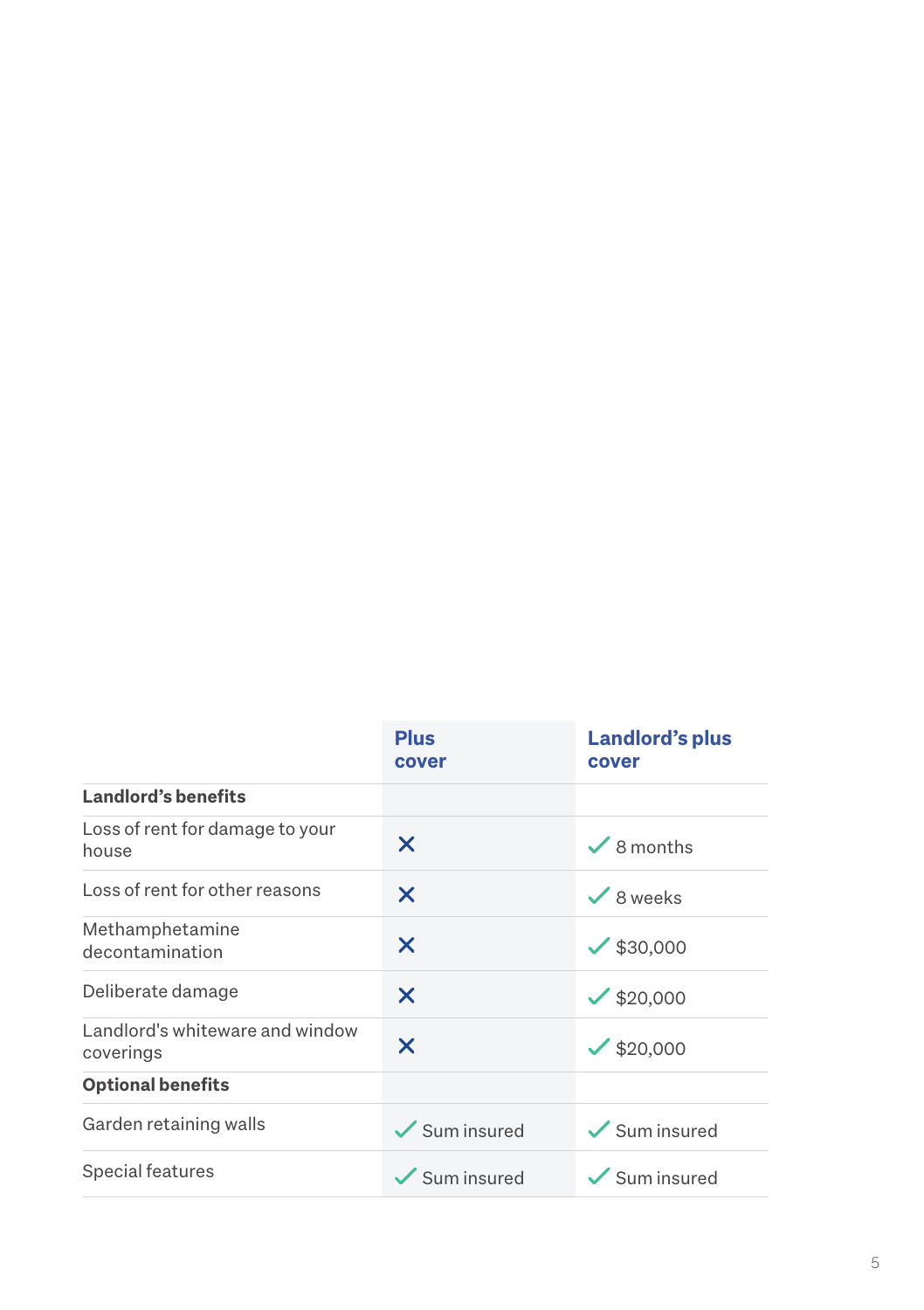# **How your policy works**

Your Trade Me House insurance – Plus cover consists of two documents: this policy wording and your certificate of insurance.

Make sure you read your policy wording and your certificate of insurance so you understand what you're covered for and what your responsibilities are.

This policy wording describes the benefits, exclusions, responsibilities and limits of your cover.

Your certificate of insurance tells you what assets are covered, what level of cover applies and whether any special terms and conditions apply.

We agree to cover you according to the terms outlined in these two documents, as long as you've paid the premium due.

Please check we've got things correct. If there is an error of any sort, if your needs are not met or if you're in doubt then please email us at team@trademeinsurance.co.nz.

### **Words with special meaning**

In this policy some words have a special meaning, for example, 'loss'. You can find out what all of those words are and what they mean in the *Glossary* on page 36.

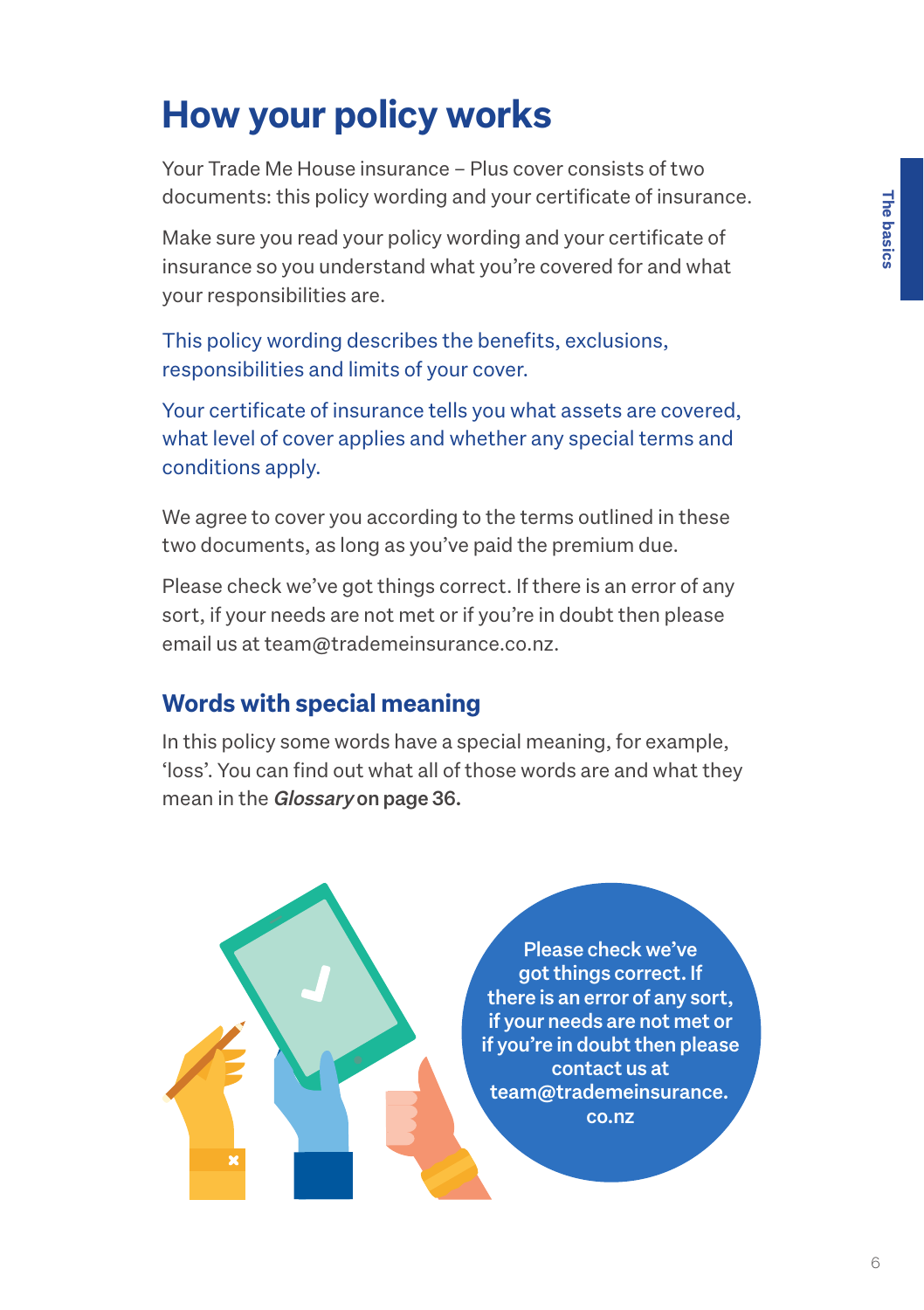# **The claims process**

Here's hoping you never have to claim. But if life doesn't go to plan, we'll be ready. Here's what to do and when.

#### What you do



- Make sure you're safe
- Make sure your property is safe
- Call the police if required
- Take photos of the damage if you can
- Call us if you need immediate assistance on 0800 950 145



- Check your policy wording
- Collect up any documents required
- Start an inventory of losses
- Go online to trademeinsurance.co.nz and complete a claims lodgement form

#### What we'll do



- Explain how the claims process works
- Lodge the claim with you
- We may ask for more information
- Tell you what's going to happen next
- Arrange an assessor if required
- Decide whether the claim fits the terms of your policy
- Clearly explain why if it doesn't fit



- Process your claim as fast as we can
- Keep you informed of what's happening
- Settle your claim as soon as we can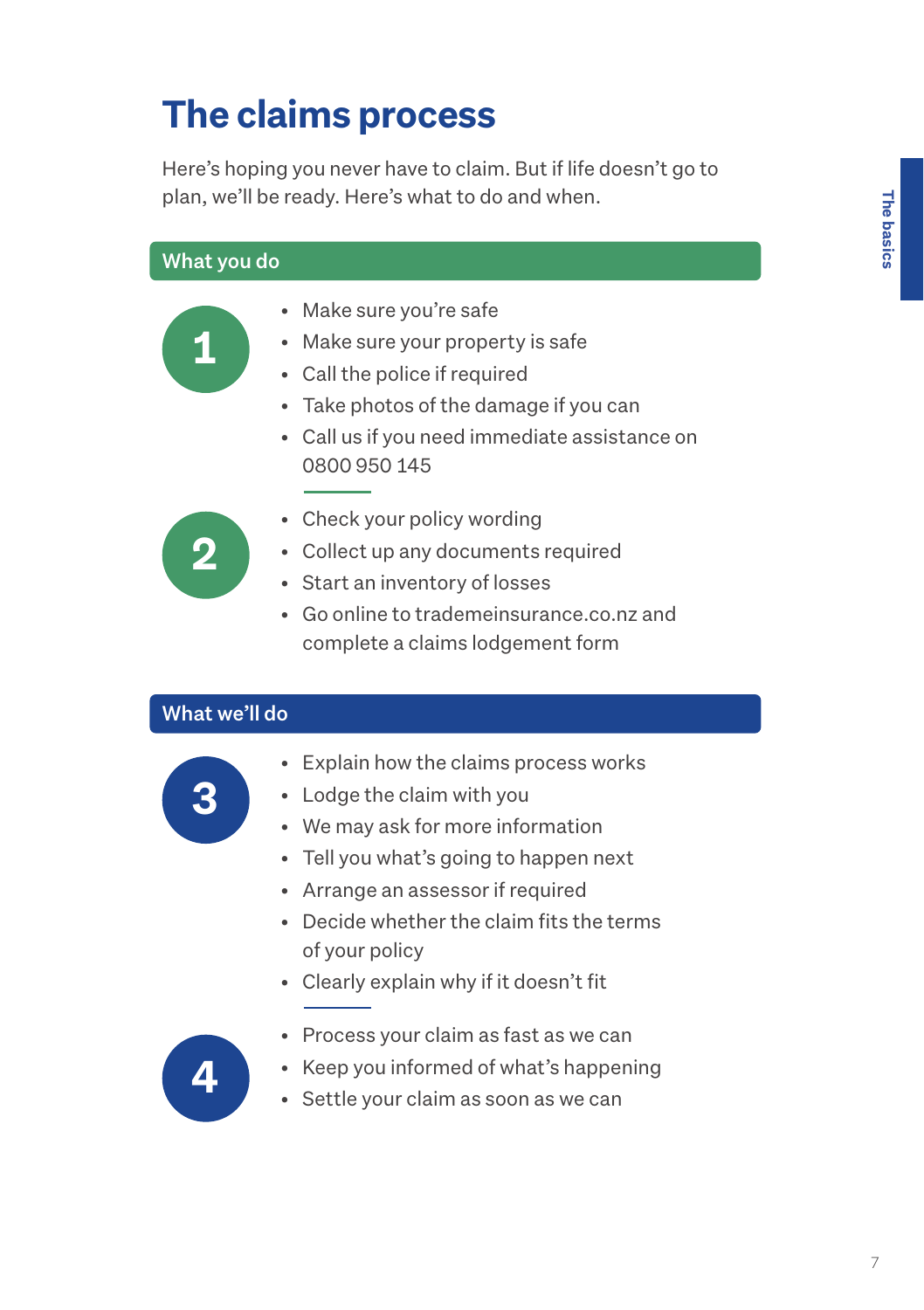# **What your house is insured for**

# **Your house is covered for loss.**

Loss means sudden and accidental physical loss or sudden and accidental physical damage occurring during the period of insurance in New Zealand.

This is an important part of your policy wording. Please read and understand it. If any of this document doesn't make sense, please email us at team@ trademeinsurance.co.nz and we'll explain it to you.

We've included limits and exclusions to your house cover throughout this policy wording and on your certificate of insurance.

# **What your house policy does and does not cover**

# **What we cover**

We cover your house meaning the domestic buildings you own at the situation shown on your certificate of insurance including its:

- 1. fixtures and fittings permanently attached, plumbed or wired within the domestic buildings
- 2. fitted floor coverings (including glued, smooth edge or tacked carpet)
- 3. gates, sealed paths, free standing walls and fences
- 4. decks, verandas and patios that are permanently constructed
- 5. sealed driveways required for access to your dwelling or outbuilding
- 6. fixed water tanks, heating tanks, septic tanks (and their systems) that are permanently plumbed
- 7. underground and overhead services extending to the public mains that you're legally responsible for
- 8. other domestic outbuildings such as garages, carports, garden sheds and sleep outs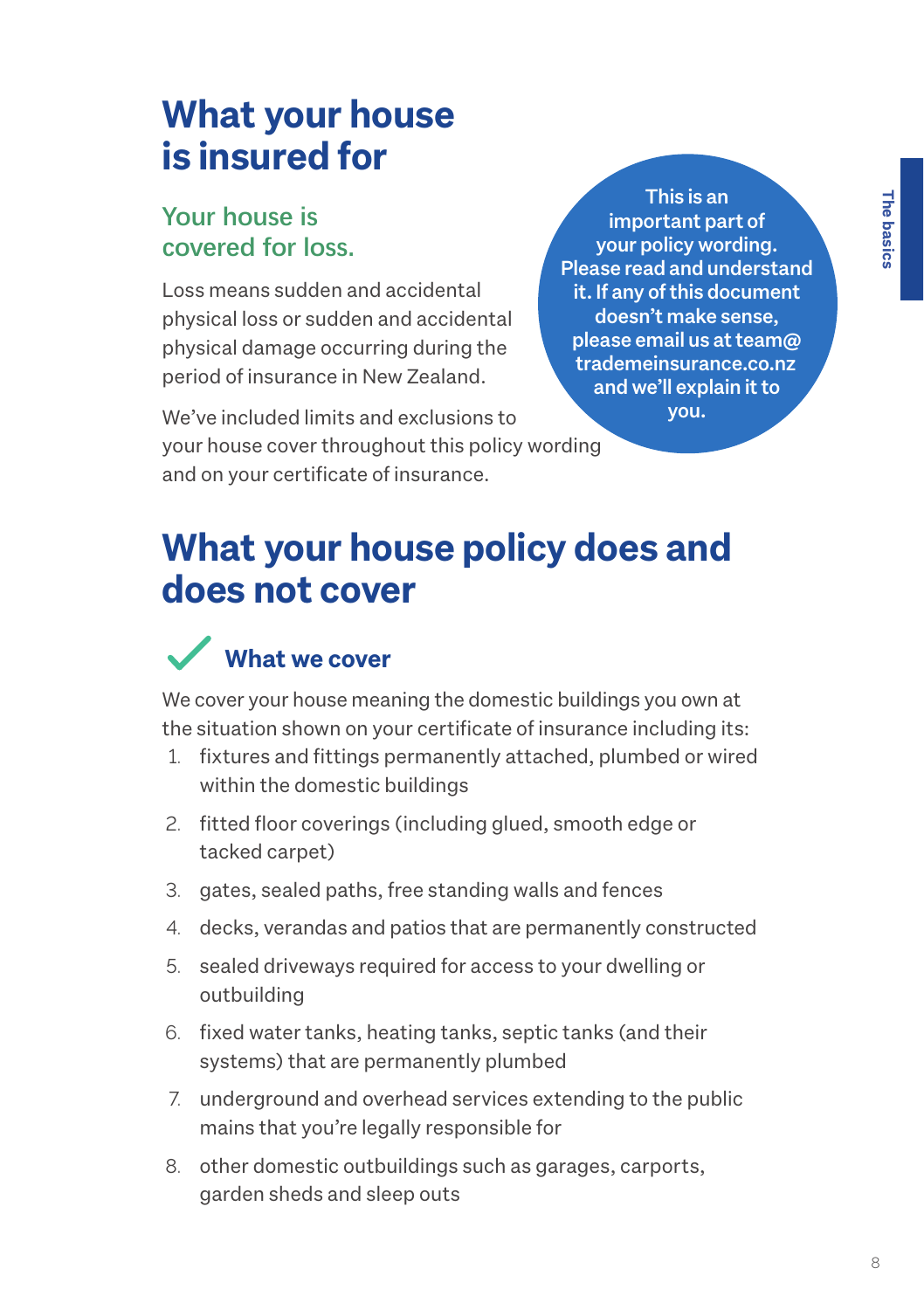- 9. retaining walls essential for the building or positioning of your domestic buildings
- 10. garden retaining walls up to \$25,000 in total.

Your house also includes the features below if they are permanently installed and they are specified on your certificate of insurance:

- 1. garden retaining walls over \$25,000
- 2. special features.

# **What we do not cover**

We do not cover loss or liability for any of the following items:

- 1. floor coverings not permanently fixed or glued in place
- 2. drapes and blinds
- 3. temporary structures
- 4. unsealed driveways and paths
- 5. stock fences, yards and pens
- 6. swimming and spa pools (and their systems) that are designed to be disassembled or picked up and moved
- 7. garden retaining walls over \$25,000 unless they are specified on your certificate of insurance
- 8. any special features unless they are specified on your certificate of insurance
- 9. cable car and its associated equipment
- 10. private utility plant including any diesel generator, watermill, wind powered generator or windmill and their associated equipment
- 11. boat ramp, jetty, landing, pier, pontoon, wharf, and other water based structures
- 12. bridge, culvert, dam, permanent ford
- 13. well or bore hole including its pump, lining, or casing
- 14. trees, shrubs, plants
- 15. land, earth or fill.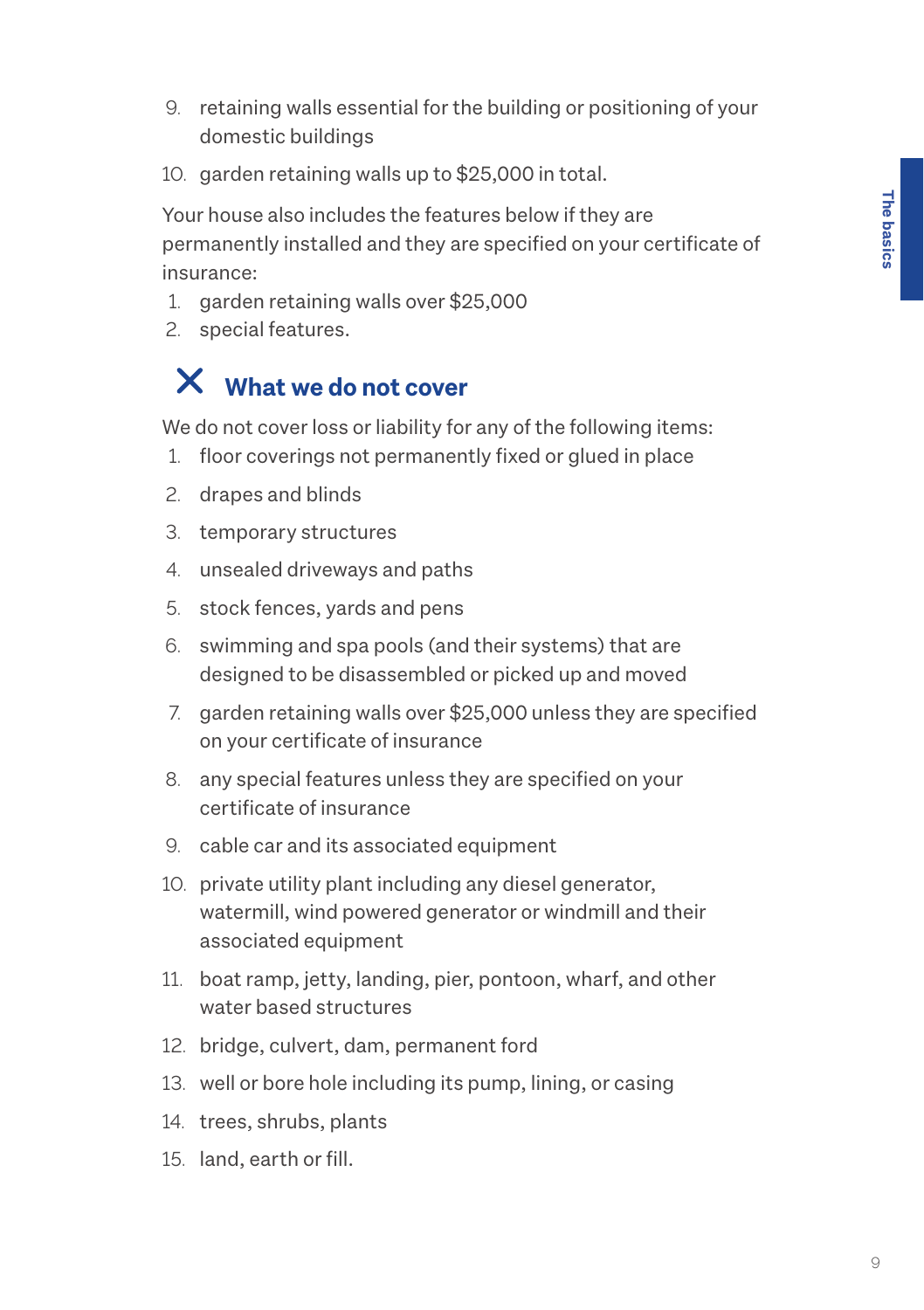### **We apply an additional excess when your house is left unoccupied**

We'll apply an additional excess of \$1,000 if you have a claim for loss to your house while your house is unoccupied for more than 60 consecutive days. We won't apply this additional excess if you've told us your house is a holiday home and this is shown on your certificate of insurance.

# **We do not cover houses with other insurance**

This policy does not cover any loss, damage or liability if you're covered for that same loss, damage or liability to any extent under a policy with another insurer. We'll not contribute towards a claim under any other policy with another insurer.

# **What your house can be used for**

Your house is insured for the type of use recorded on your certificate of insurance. If the way you use your house changes, for example, you rent it out or you run a business from it, please contact us immediately to let us know. We have landlord and business policies specifically designed for these types of use.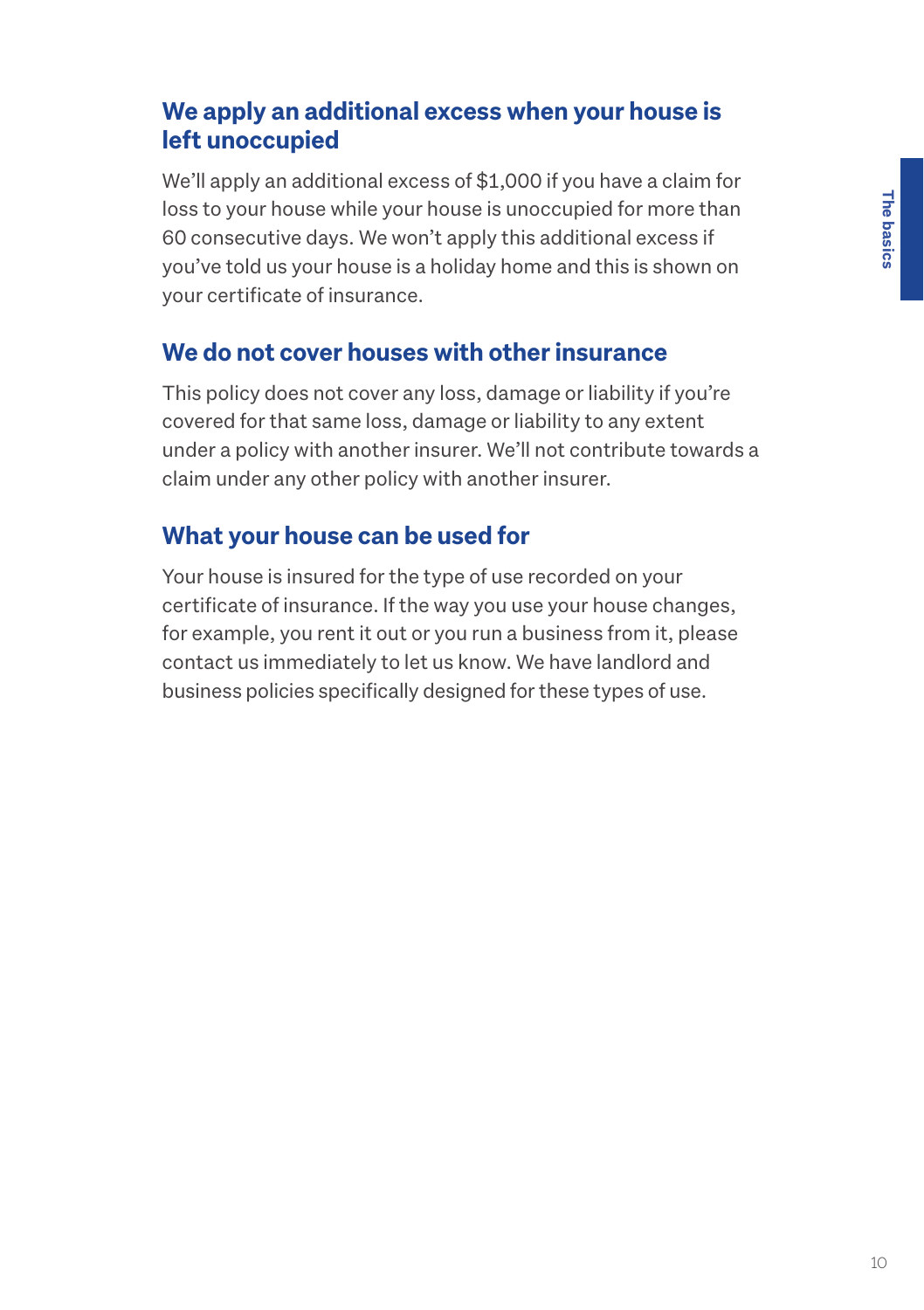# **Your policy includes automatic benefits**

Your policy also covers you for the benefits listed below.

The most we'll pay is the maximum amount detailed in each benefit. Unless the benefit expressly says otherwise, the maximum amount is included within the sum insured and is not in addition to it.

# **Demand surge protection**

We may, at our sole discretion, increase your sum insured if all the following conditions are met:

- 1. your house has suffered loss covered by this policy
- 2. that loss was caused by natural disaster, flood or storm that occurred at, or near your house causing widespread loss
- 3. building costs have increased by a verified statistical percentage because there is a surge in demand for labour and materials as a direct result of that widespread loss
- 4. this increase is the only reason the actual cost to repair or replace your house is higher than your sum insured noted on your certificate of insurance.

#### Limits

The most we'll pay is the lesser of:

- 1. the actual cost to repair or replace your house
- 2. your sum insured noted on your certificate of insurance, plus the verified statistical percentage increase in building costs, up to a maximum of 10% of the sum insured.

This benefit will not apply if we offered to pay the actual replacement cost but you've chosen to receive a cash payment instead of repairing or replacing your house.

Where this benefit applies, the automatic benefit **Extended sum** insured for fire on page 11 does not apply.

# **Extended sum insured for fire**

We'll pay up to a further 20% of your sum insured shown on your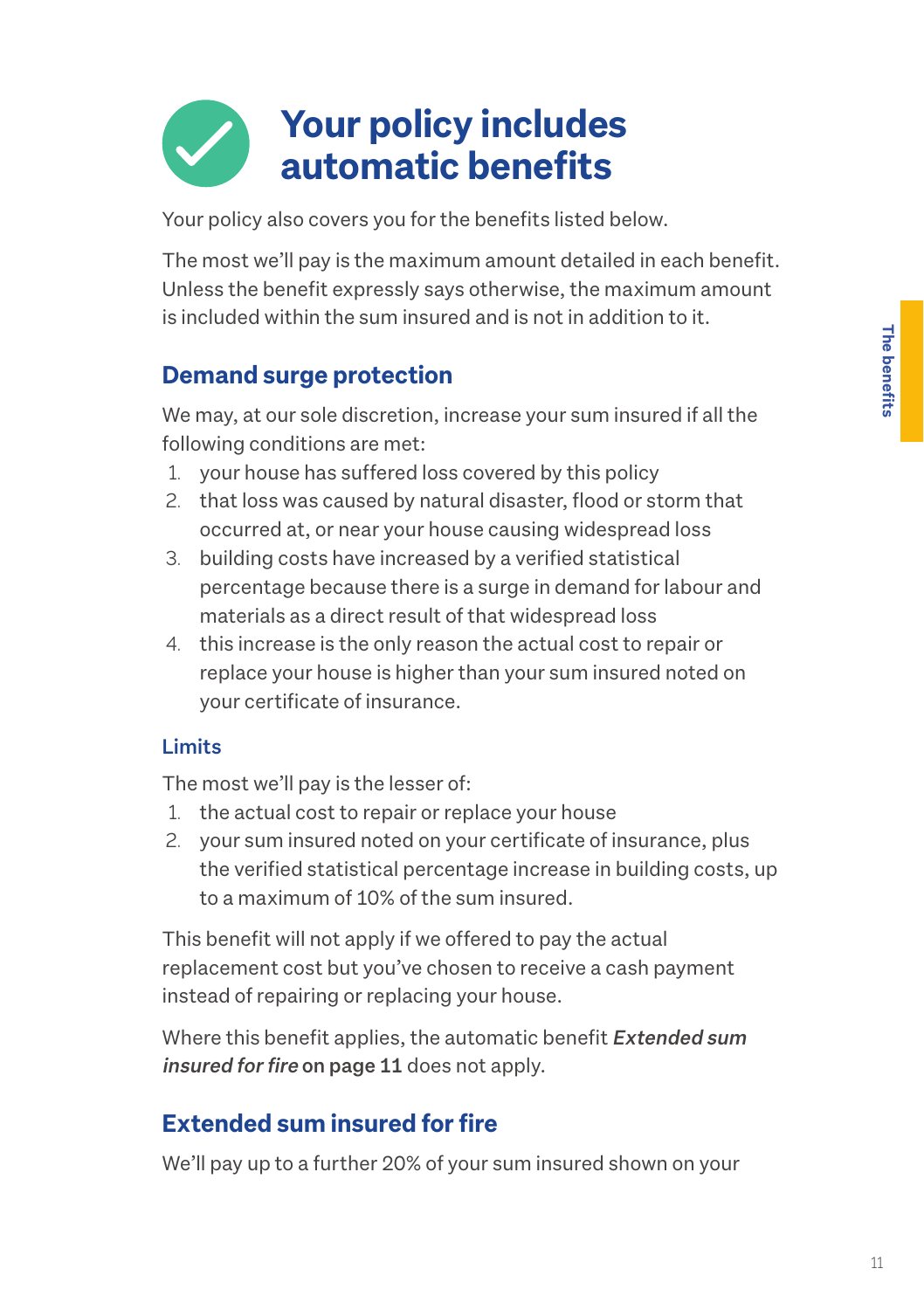certificate of insurance for your house claim if all the following apply:

- 1. your house suffers loss caused by fire
- 2. we decide it's uneconomic to repair your house
- 3. the estimated replacement cost to replace your house at the situation is greater than the sum insured shown on your certificate of insurance.

#### Limits

The most we will pay is the lesser of:

- 1. the estimated replacement cost to replace your house at the situation; or
- 2. your sum insured shown on your certificate of insurance, plus up to a further 20% of your sum insured.

This benefit does not apply to fire following a natural disaster.

Where this benefit applies, the Demand surge protection benefit on page 11 does not apply.

# **Glass breakage reduced excess**

We'll cover breakage to permanently installed glass in your house.

If your claim is only for glass breakage, your excess will be \$100 and your no claims bonus will be unaffected.

# **Gradual damage to your house**

We'll pay for the repair of gradual damage, deterioration, mildew, mould or rot to your house occurring during the period of insurance caused by the leaking, overflowing or discharging of any of a:

- 1. water supply pipe or hose
- 2. water disposal pipe or hose
- 3. water supply tank.

The pipe, hose or tank must:

- 1. form part of the permanent and internal water reticulation system of the house, and
- 2. be hidden from view because it is contained within the walls, cupboards, floors, ceiling or roof of your house.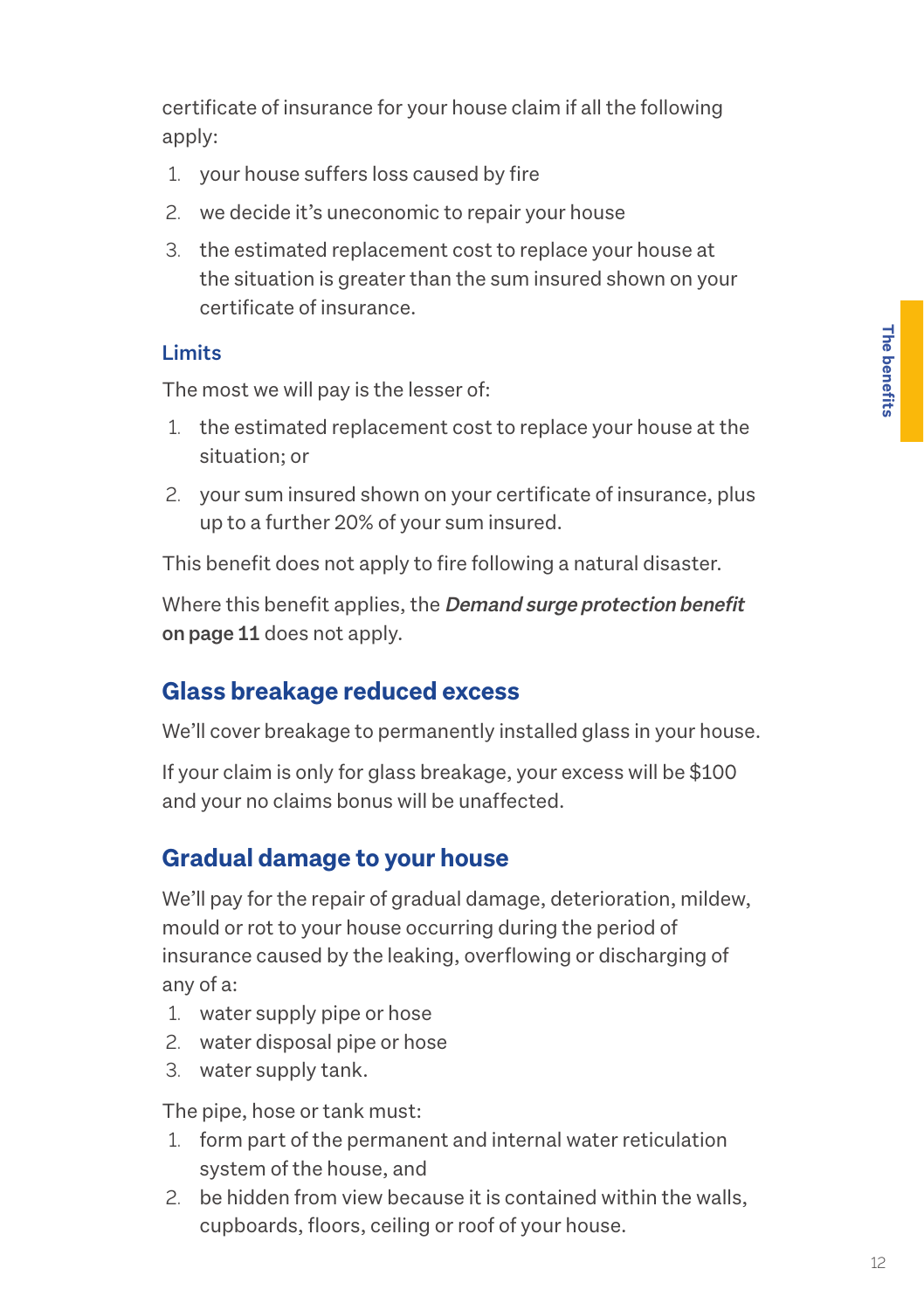#### Limits

We'll pay the reasonable costs up to \$2,000 for each event.

This benefit only applies if:

- 1. the leak, overflow or discharge first occurred during the time that we insure your house, and
- 2. you could not have discovered the damage immediately, and the damage was not visible, noticeable or obvious.

We do not cover:

- 1. the cost of locating and repairing the leak
- 2. a leak in a shower base, shower recess or shower cubicle
- 3. gradual damage that occurs if your house is unoccupied for more than 60 consecutive days.

# **House under minor alteration**

We'll cover:

- 1. your house while it is under minor alteration
- 2. building materials you own that were specifically purchased for the minor alteration and stored at your house.

Minor alteration is any non-structural renovation or building work to your existing house that does not require a building consent from your local authority.

We pay this benefit in addition to your sum insured.

#### Limits

We'll pay up to \$20,000 for each event.

We'll only cover plumbing or electrical installations if they are carried out by or approved by a qualified tradesperson.

We do not cover any loss for building, alteration or renovation work that requires or involves any of the following:

- 1. a building consent
- 2. lifting or shifting of the house
- 3. load bearing walls
- 4. excavation greater than one metre deep
- 5. piles or foundations
- 6. structural alterations or repairs including the removal or alteration of the roof or cladding.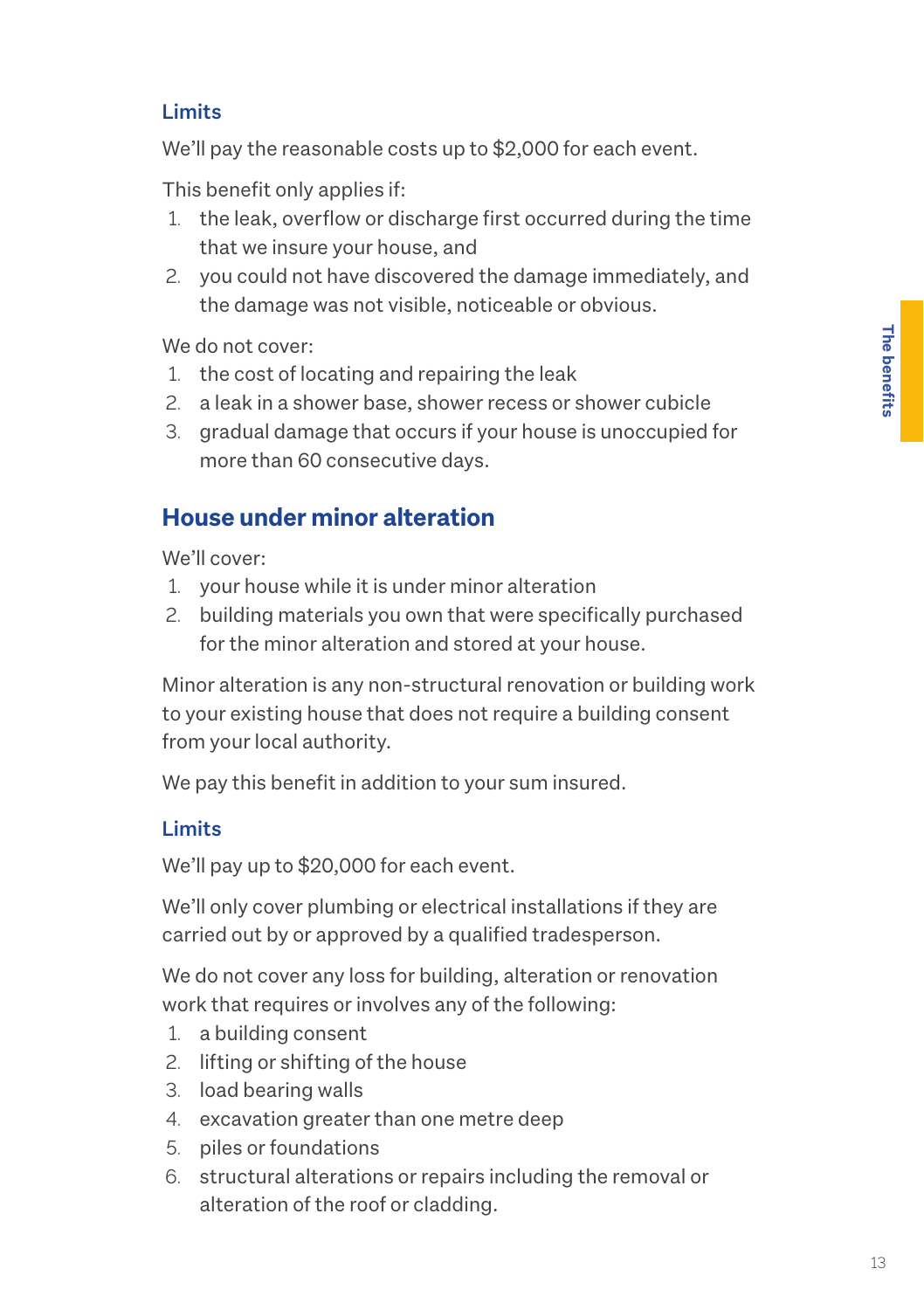# **Keys and locks lost or stolen**

We'll pay to replace your house keys or locks, or change house key codes, if during the period of insurance:

- 1. they're lost
- 2. they're stolen
- 3. you have reasonable grounds to believe they have been illegally duplicated without your permission
- 4. you have reasonable grounds to believe that the combination number or electronic key codes may have become known to someone else without your permission.

We'll also pay to open any safe in your house following theft or loss of the keys or combination.

We pay this benefit in addition to your sum insured.

#### Limits

This benefit does not apply if you've told us your house is a holiday home.

We'll pay your reasonable costs up to \$1,000.

Your first claim during the period of insurance will be excess-free and your no claims bonus will be unaffected.

Any additional claims within the same period of insurance will mean you pay your excess and your no claims bonus may be affected.

# **Landscaping**

We'll pay for the replacement of your lawn, flowers, trees, hedges or shrubs if they are damaged when your house suffers loss caused by:

- 1. fire, or
- 2. impact from a vehicle

where a claim is accepted by us.

We pay this benefit in addition to your sum insured.

#### Limit

We'll pay the reasonable cost of replacement up to \$2,000 for each event.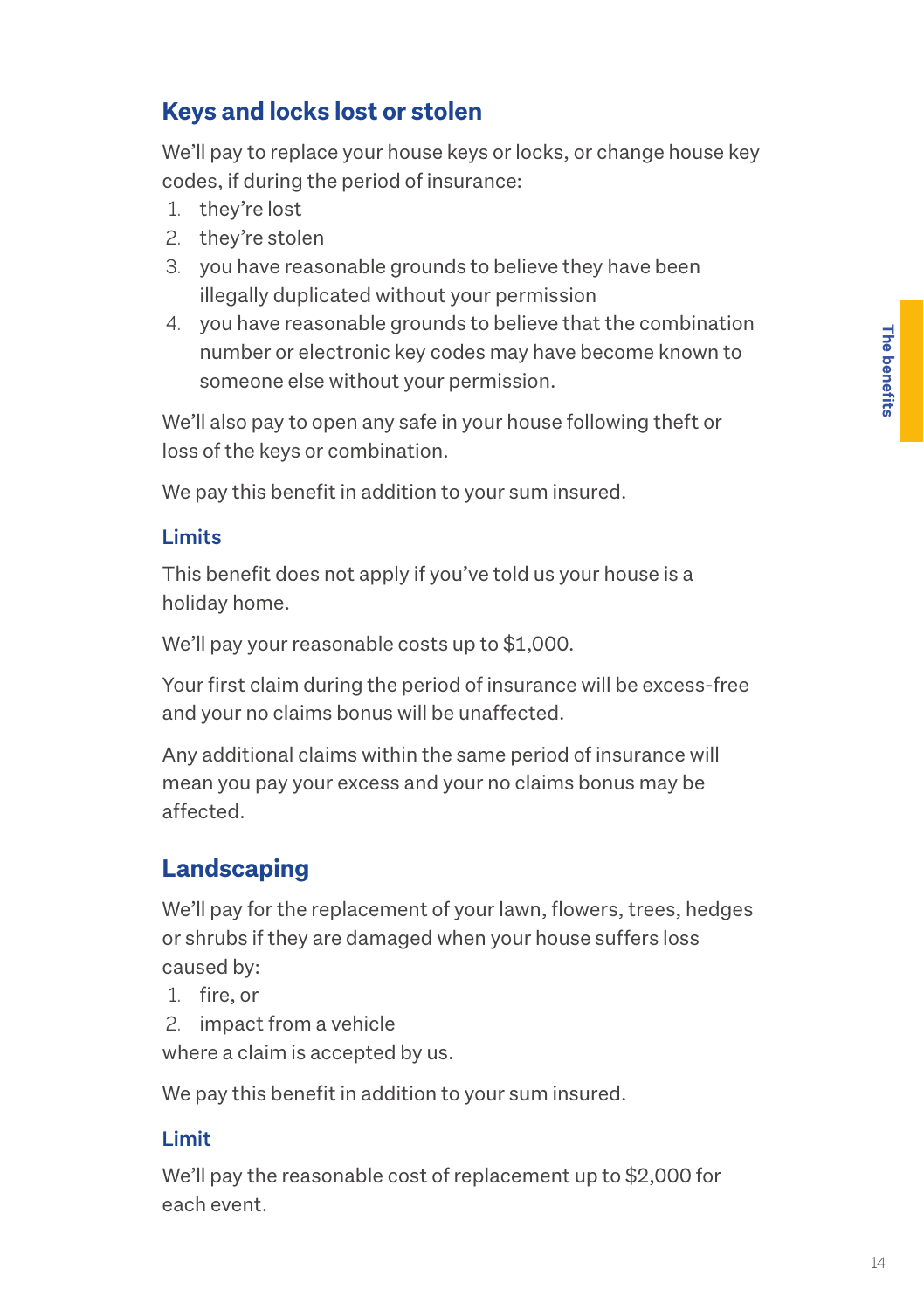# **Liability protection**

We'll cover you as the owner of your house for your legal liability to others arising from an accident at your house that causes physical property damage during the period of insurance.

We'll pay the reasonable costs and expenses incurred with our approval in defending the alleged legal liability. We'll do this if your liability, if proven, would be covered under this benefit.

We pay this benefit in addition to your sum insured.

#### Limits

You also have cover under this benefit for your legal liability for bodily injury to a person up to \$100,000 for each event.

We'll pay up to \$20,000,000 in total during the period of insurance.

If you have liability cover with us under any other policy, then we'll only pay under one policy for each event.

### **Natural disaster damage**

The premium you pay for this policy includes a levy that is paid to the Earthquake Commission under EQCover. This levy covers your house for natural disaster damage up to a limit set by them. When the Earthquake Commission pays under EQCover, we'll pay for the cost of repairing or replacing loss above this limit.

If parts of your house suffer natural disaster damage and do not come within EQCover, we'll pay for their repair or replacement. This includes any garden retaining walls or special features listed on your certificate of insurance.

#### Limits

If your house suffers natural disaster damage you must claim for EQCover first.

The most we'll pay is the difference between your cover under EQCover and your sum insured less any applicable excess.

We apply a \$5,000 excess in place of the excess that would otherwise apply for claims for natural disaster damage to any driveway, path, fence, swimming or spa pool.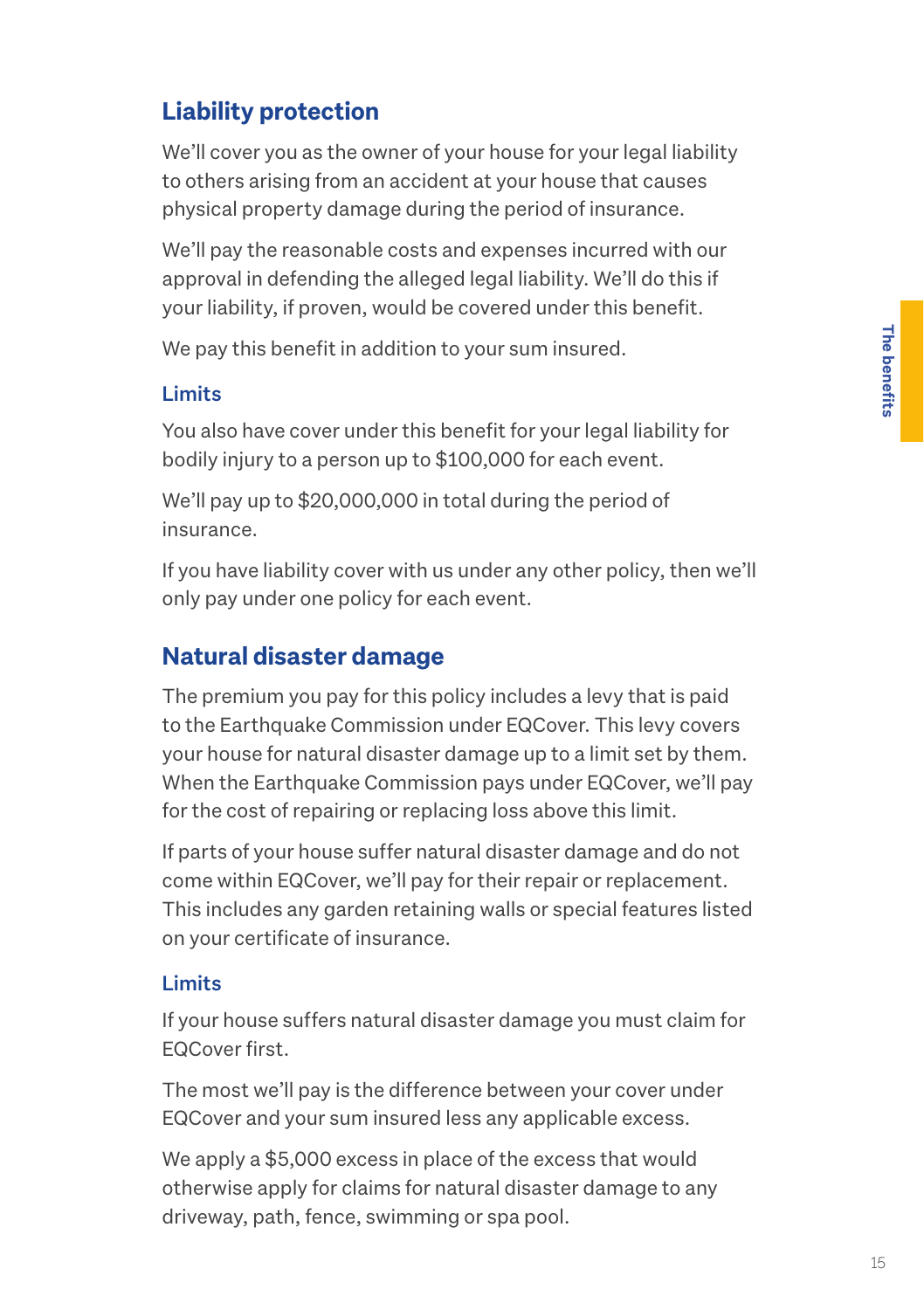We do not cover:

- 1. any amount the Earthquake Commission legally refuses to pay
- 2. any excess or deduction under EQCover.

#### **No claims bonus**

If you're eligible for a no claims bonus we'll adjust your premium to reflect this.

Your premium may still increase at renewal for other reasons even though you receive a no claims bonus.

#### **One event – one excess**

If your house suffers loss and we've accepted your claim, and we accept a claim from the same event for loss to your contents or your domestic vehicle or boat that we also insure, you'll only pay one excess. The excess that you pay will be the higher of those excesses.

### **Stress benefit lump sum payment**

We'll pay you a lump sum for the stress caused to you if your entire house is destroyed.

We pay this benefit in addition to your sum insured.

#### Limit

We'll pay a maximum of \$1,000 for each event as soon as we've accepted your house claim.

# **Sustainability upgrade**

We'll pay for you to add or upgrade to sustainable products in the build of your replacement house if all the following apply:

- 1. your house suffered a loss covered by this policy
- 2. we decided it was uneconomic to repair your house
- 3. the products you've chosen to add or upgrade to are approved by us as sustainable.

We pay this benefit in addition to your sum insured.

#### Limit

We'll pay up to a maximum of \$15,000.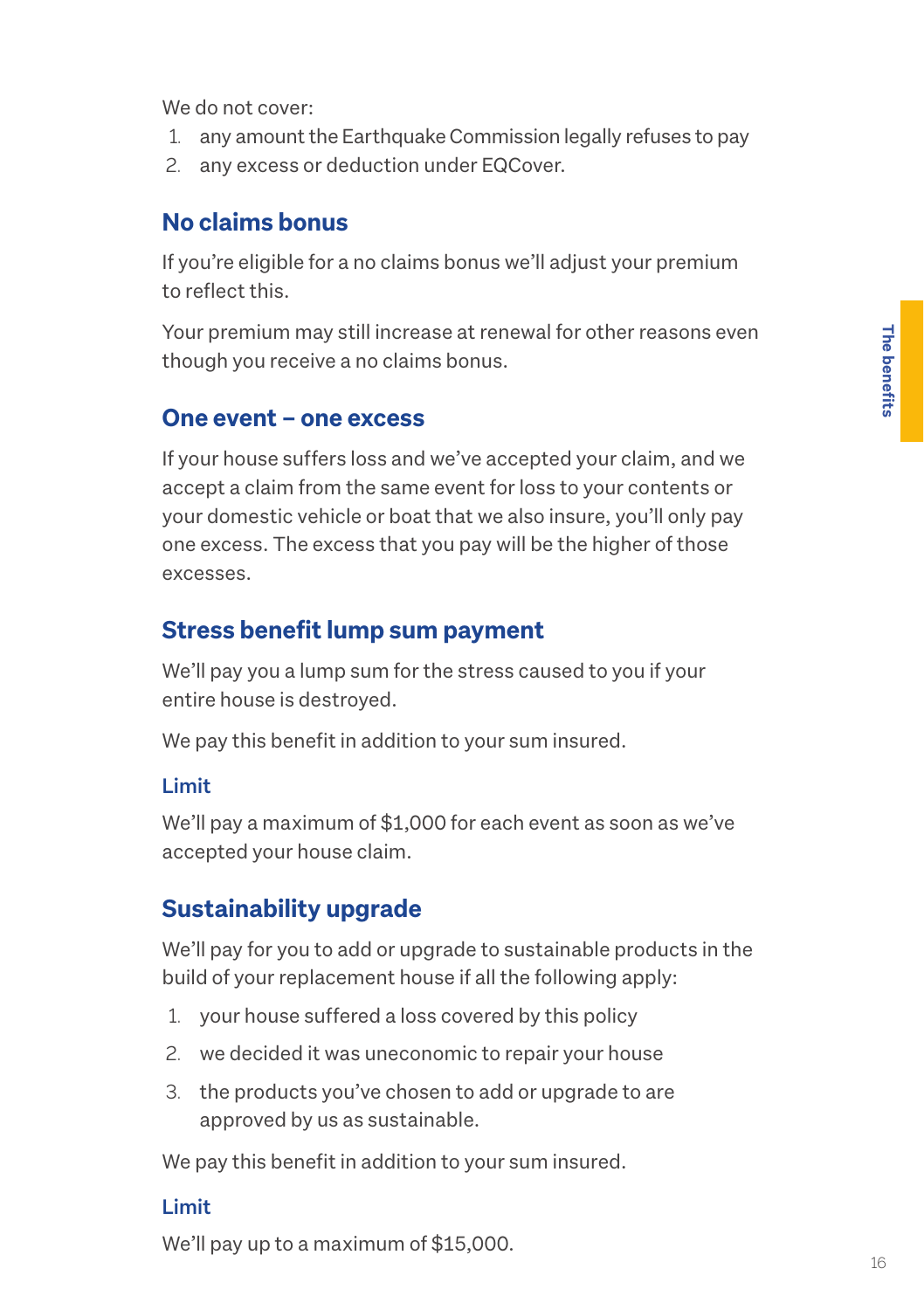This benefit does not apply where the loss was caused by a natural disaster.

# **Temporary accommodation**

We'll pay your temporary accommodation expenses if your house becomes uninhabitable due to loss that is covered either under this policy or under EQCover.

We'll also cover the costs of temporary accommodation where your house is habitable but you're prevented from accessing it by order or direction of government or local authorities.

The benefit includes kennel or cattery fees for your domestic pets.

We pay this benefit in addition to your sum insured.

#### Limits

This benefit does not apply if:

- 1. you've told us your house is a holiday home
- 2. vour house was unoccupied for more than 60 consecutive days when the loss occurred.

We'll pay your reasonable costs up to a maximum of \$25,000 for each event.

We'll only pay temporary accommodation until the first of:

- 1. repairs to your house have been completed
- 2. we've paid your house claim
- 3. vou've regained access to your house.

If we're already providing temporary accommodation and there are further events that you could claim for, we'll only pay for one event.

If you have this benefit with us under any other policy then we'll only pay under one policy.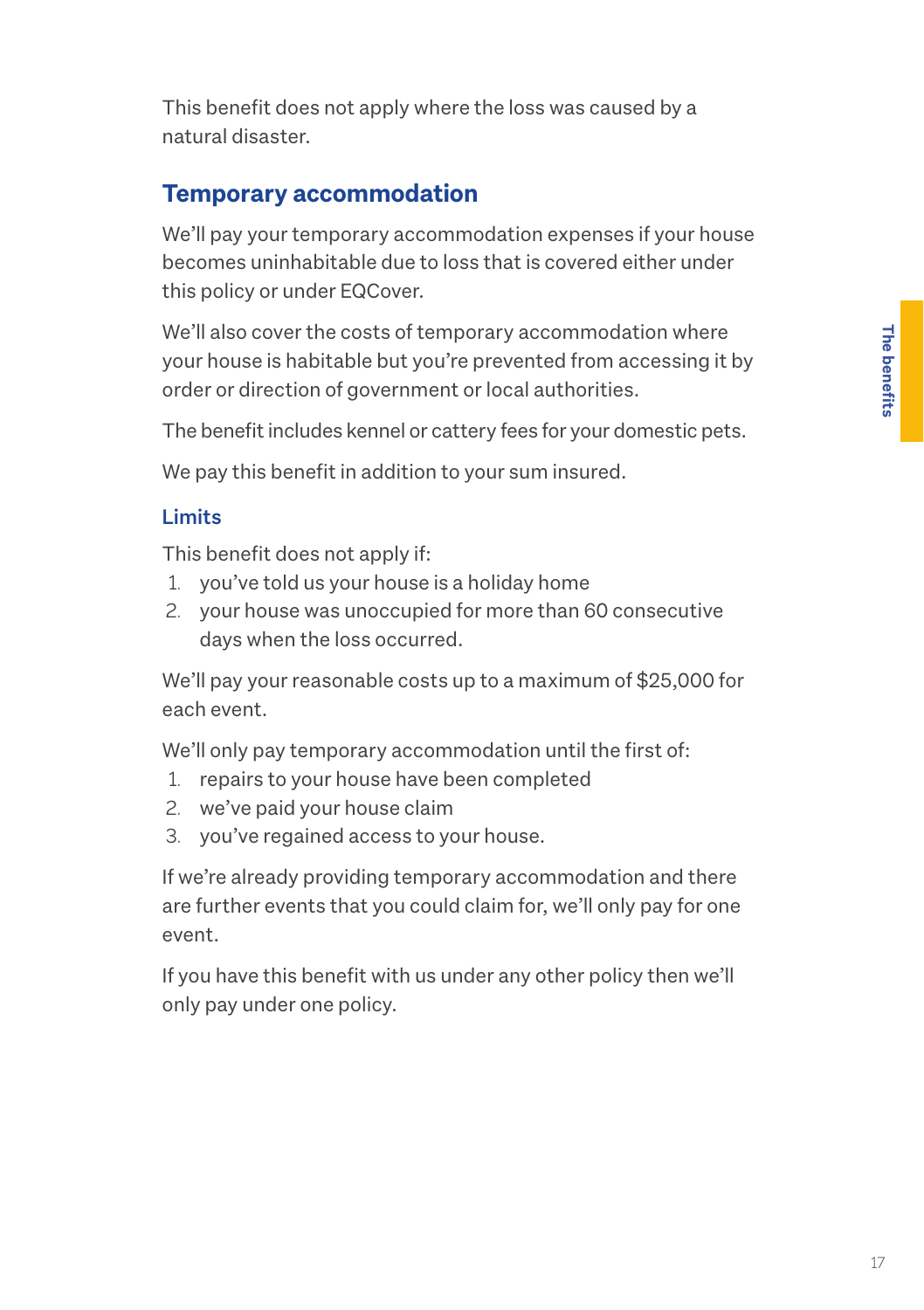

### **These are your policy exclusions**

#### Your policy does not cover liability for:

1. Asbestos

where such liability directly or indirectly arises out of, results from or is a consequence of, or in any way involves asbestos, or any materials containing asbestos in whatever form or quantity.

- 2. Bodily injury bodily injury to you.
- 3. Consequential losses consequential losses of any kind including loss of use, enjoyment, value, or income.
- 4. Liability that you've agreed liability that arises only because you've agreed to take liability upon yourself.
- 5. Vehicles, watercraft and aircraft you own the ownership, use or possession of any mechanically propelled vehicle (other than domestic garden implements or mobility scooters), trailer, caravan, watercraft, aircraft or other airborne devices.
- 6. Your or a trust's property damage to any property you own, or a trust of which you're a beneficiary or trustee owns.

#### Your policy does not cover any loss, damage or liability arising from:

1. 48 hour stand-down any loss that occurs within 48 hours of the start date of your policy caused by storm, flood, wildfire or landslip.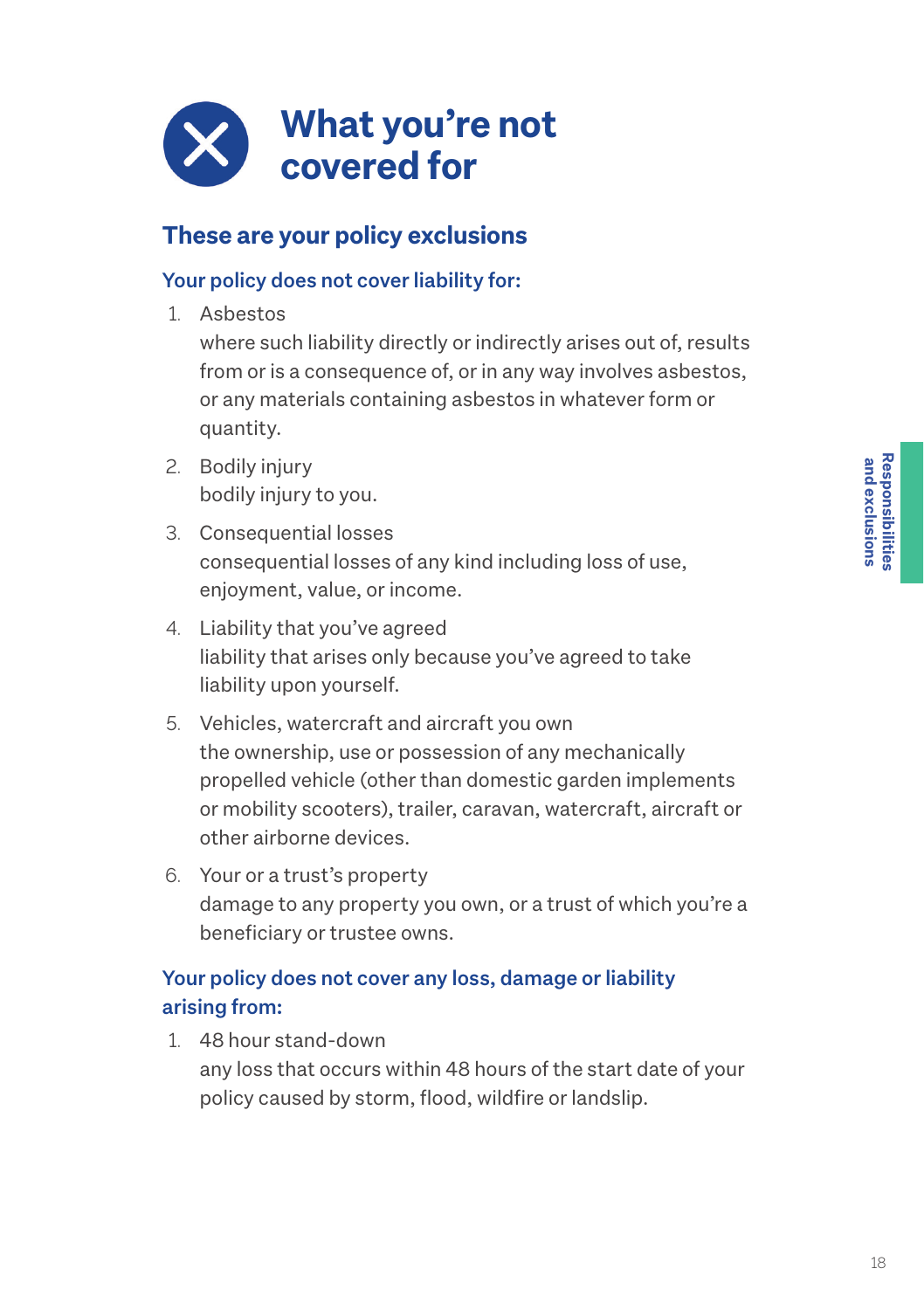This exclusion does not apply:

- a. if this policy started immediately after another policy that covered these risks, or
- b. the policy was taken out at the same time you purchased the house.
- 2. ACC personal injury

personal injury where cover is provided to any extent under the Accident Compensation Act 2001 or any amendment or replacement Act.

3. Animals

any domestic pet pecking, biting, clawing, scratching, tearing or chewing your house, or damage caused by their urine or excrement. This exclusion does not apply to damage caused by another animal (except insects, vermin or rodents) that becomes accidentally trapped inside your home.

- 4. Business activities any activity for financial return (other than rental income where your house is occasionally rented out) whether for profit or not.
- 5. Confiscation by an authority confiscation, nationalisation or requisition by an order of government, local authority, the courts or any public authority unless it is to prevent loss covered by this policy.
- 6. Controlled drugs pollution or contamination the pollution or contamination of your house by the manufacture, storage, use, consumption or distribution at your house of 'precursor substances' or a 'controlled drug' as defined in the Misuse of Drugs Act 1975 or any amendment or replacement Act.
- 7. Criminal and reckless acts any criminal or reckless act or omission by you.
- 8. Deliberate damage by anyone deliberate damage caused directly or indirectly by you or anyone who normally lives at, or is lawfully at your house. This exclusion does not apply to deliberate damage by fire by tenants or their guests.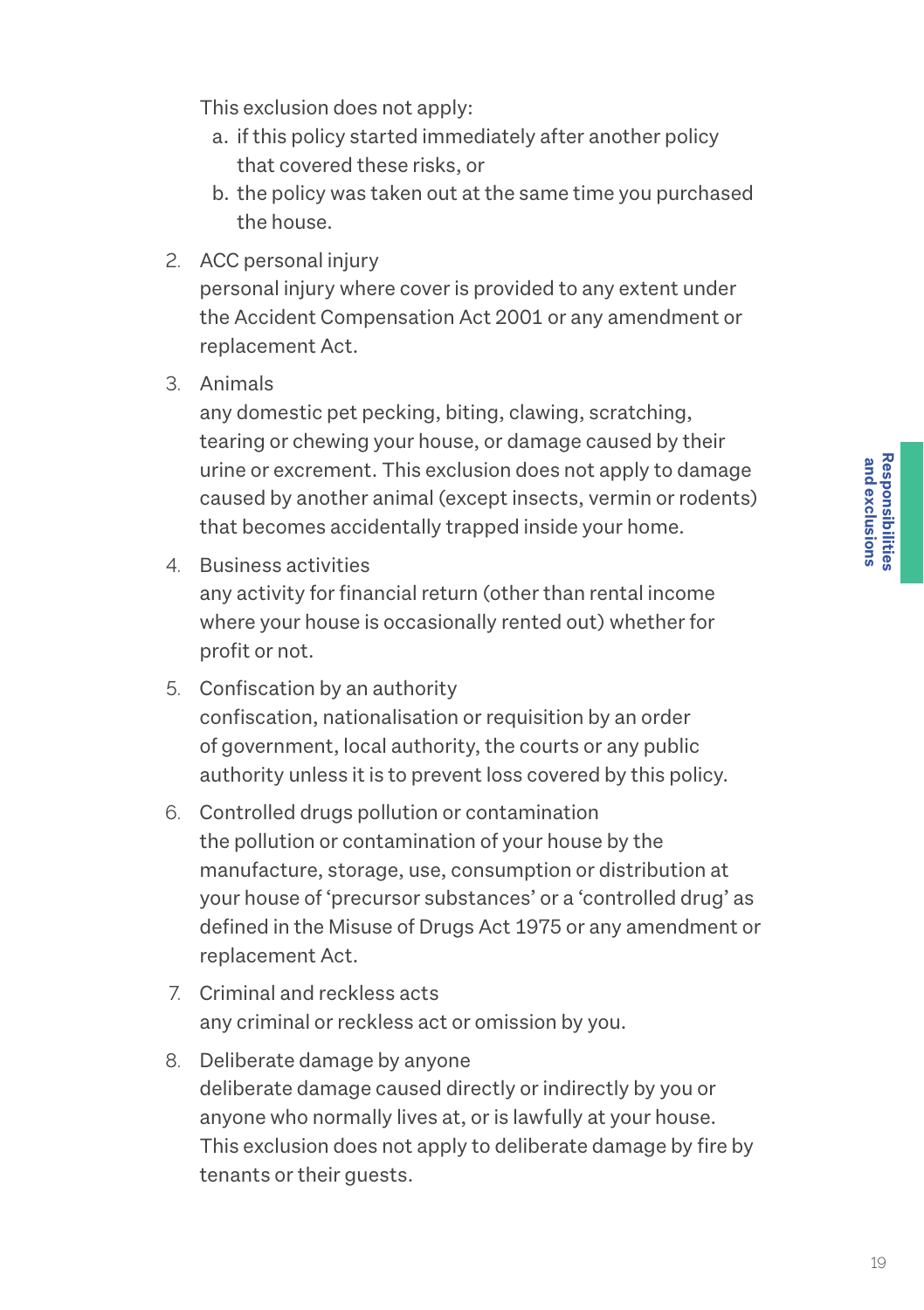- 9. Fines and damages imposed by the courts aggravated, punitive or exemplary damages, fines and/or other penalties or reparation orders other than the cover provided under the automatic benefit Liability protection on page 15.
- 10. Hydrostatic pressure to assets in the ground hydrostatic pressure to assets like swimming pools, spa pools, water or waste tanks.
- 11. Natural disaster damage natural disaster damage other than the cover provided under the automatic benefit Natural disaster damage on page 15.
- 12. Nuclear and radiation risks nuclear weapons material or ionising radiation or contamination

by radioactivity from any nuclear waste or from the combustion of nuclear fuel, including any self-sustaining process of nuclear fission or fusion.

13. Soil changes

settling, cracking, soil expansion, soil shrinkage, soil movement or compaction.

14. Subsidence, erosion and landslip subsidence, erosion or underground water pressure or landslip other than the cover provided for natural landslip under the automatic benefit Natural disaster damage on page 15.

#### 15. Tenanted properties

your house if it becomes a dedicated tenanted property that you do not use personally. We have a landlord's policy that is specifically designed to protect rental properties.

16 Theft

theft by you or anyone who normally lives at or is lawfully at your house.

- 17. Unrepaired damage any loss to your house that has not been repaired at the time this policy starts.
- 18. Vibration to buildings and land vibration, removal or weakening of support from either the land or buildings.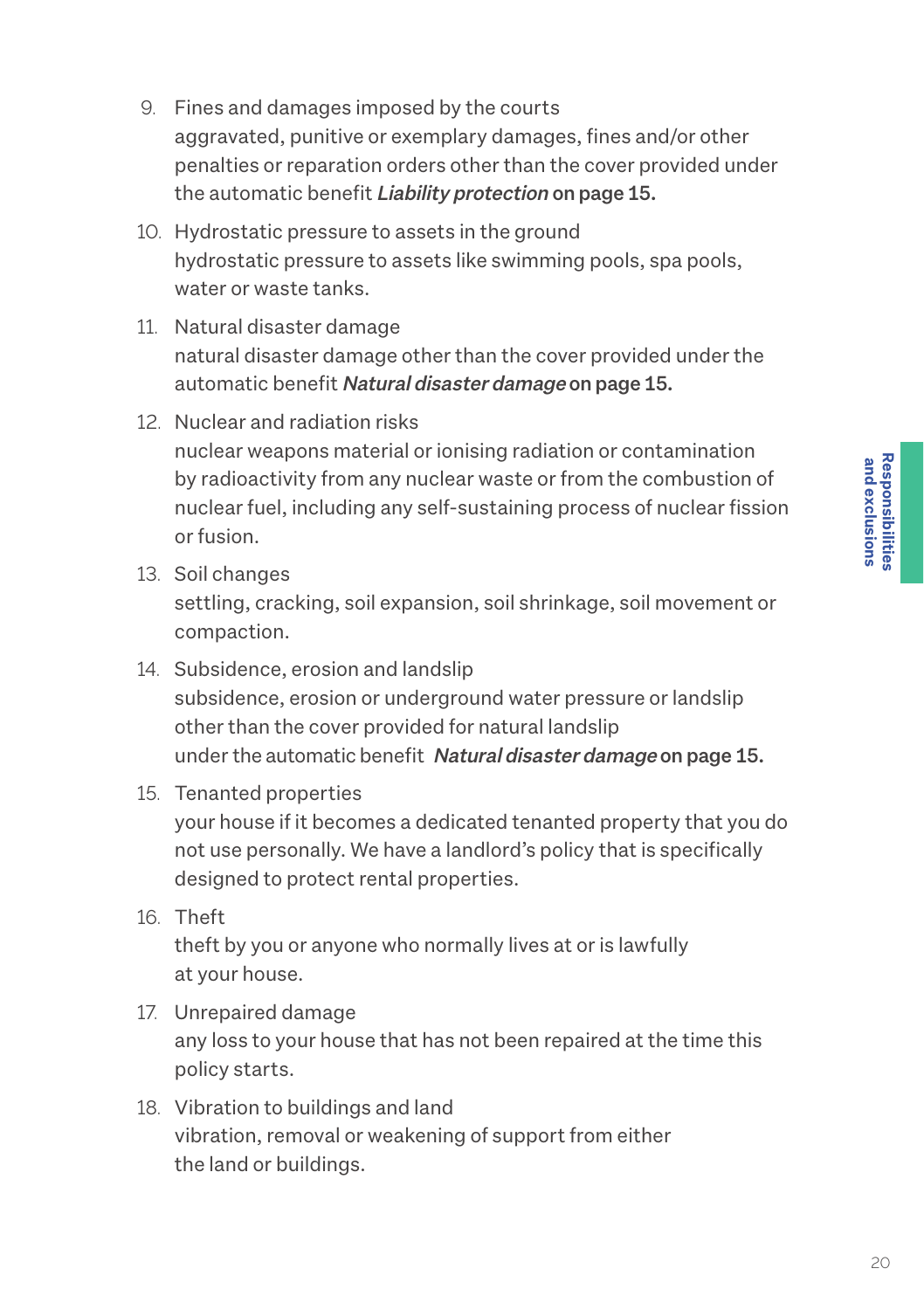#### Your policy does not cover any claims for:

- 1. Cleaning and repairing your house any process of cleaning, repairing, restoring or renovating where inappropriate or unsuitable methods or materials are used. This exclusion only applies to the property that has undergone that process.
- 2. Faults and defects
	- a. the cost of remedying or repairing any structural defect, inherent fault, defective, substandard or faulty workmanship
	- b. water or dampness entering your house because of any structural defect, defective design, defective materials or defective workmanship of the house.
- 3. Gradual damage

gradual deterioration including damage arising from or involving action of micro-organisms, atmospheric or climatic conditions, corrosion, fungi, rust, rot, mildew, mould, smoke or particles. This does not apply to the cover provided under the automatic benefit Gradual damage to your house on page 12.

4. Insects and pests

damage caused by insects, pests, rodents, lizards, vermin (other than possums), marine growth or marine borers.

- 5. Mechanical or electrical breakdown mechanical or electrical equipment (and their parts) breaking down, failing or wearing out unless they've burnt out as a direct result of an accidental and external force.
- 6. Renovations and alterations to your house any renovations, alterations or structural additions to your house, other than the cover provided under the automatic benefit House under minor alteration on page 13.
- 7. Wear and tear wear and tear.

However, resulting loss is covered. By resulting loss we mean secondary damage that occurs as a direct result of the excluded clauses 1 - 7 above.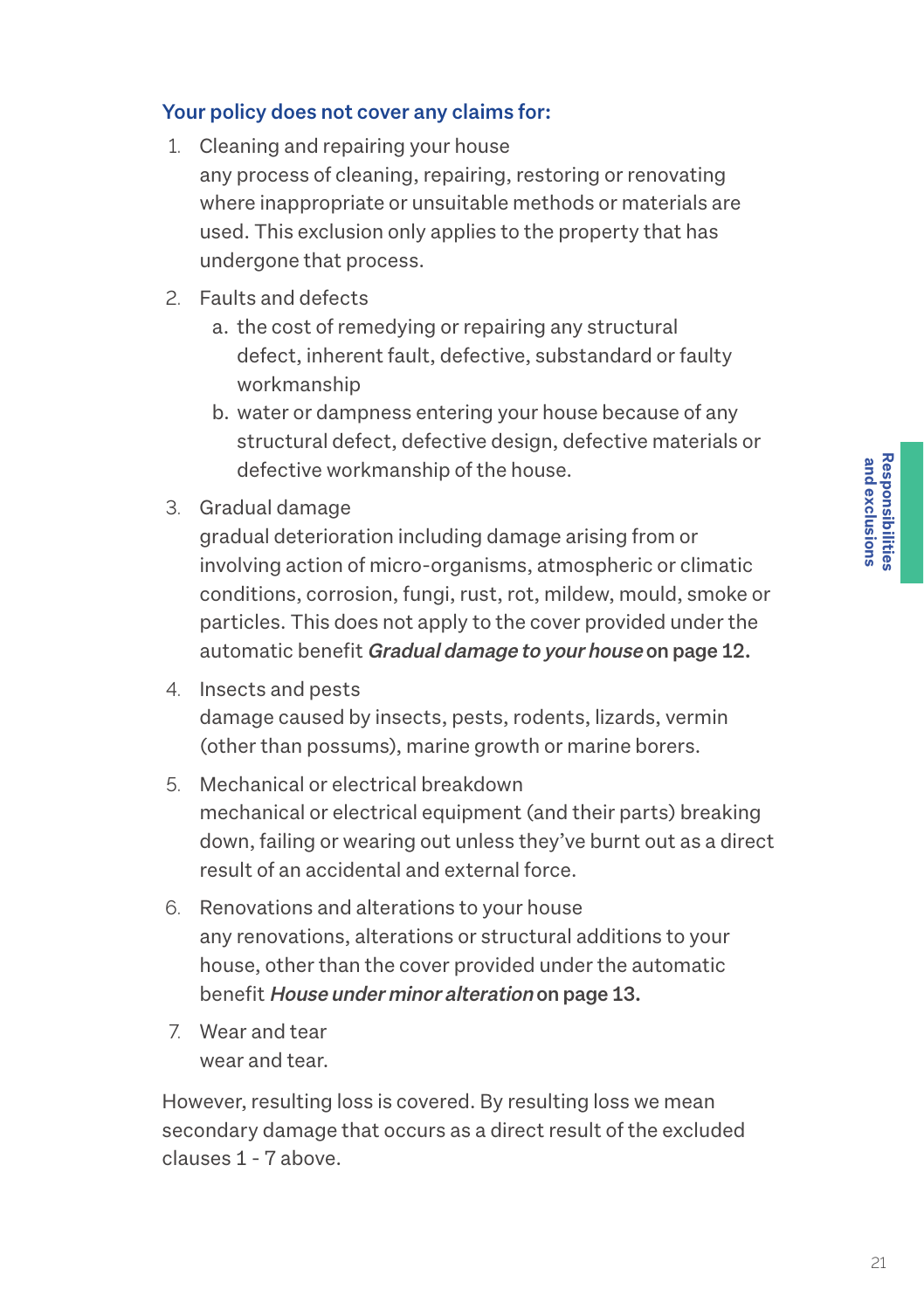#### Your policy excludes cover for communicable diseases

Your policy does not cover any loss, damage, liability, claim, cost, or expense arising out of or in connection with a communicable disease.

This exclusion also applies:

- 1. If there is some other contributing cause or event at the same or some other time.
- 2. To the fear or threat (whether actual or perceived) of a communicable disease.

#### Your policy excludes cover for cyber loss

Your policy does not cover any loss, damage, liability, cost, or expense arising out of or in connection with the following events:

- 1. any cyber-attack or cyber incident
- 2. any loss of use, reduction in functionality, repair, replacement, restoration, or reproduction of any data, including any amount connected to the value of any data.

This is regardless of any other contributing cause or event that happens at the same or some other time.

If your computer system suffers loss or damage insured by this policy, then this exclusion will not apply to both:

- 1. the cost to repair or replace the computer system itself
- 2. the costs of copying the data from back-up or from originals of a previous generation.

We do not cover costs of research or engineering, or any costs of recreating, gathering, or assembling data. If your computer system is not repaired, replaced, or restored we will pay the cost of the blank computer system only.

Loss or damage caused by fire or explosion resulting directly from a cyber incident is excluded if connected to a cyber-attack, including controlling, preventing, suppressing or remediating any cyber-attack.

#### Your policy excludes cover for war and terrorism

Your policy does not cover any loss, damage or liability arising directly or indirectly from, occasioned by, through, in consequence directly or indirectly of, or claim for: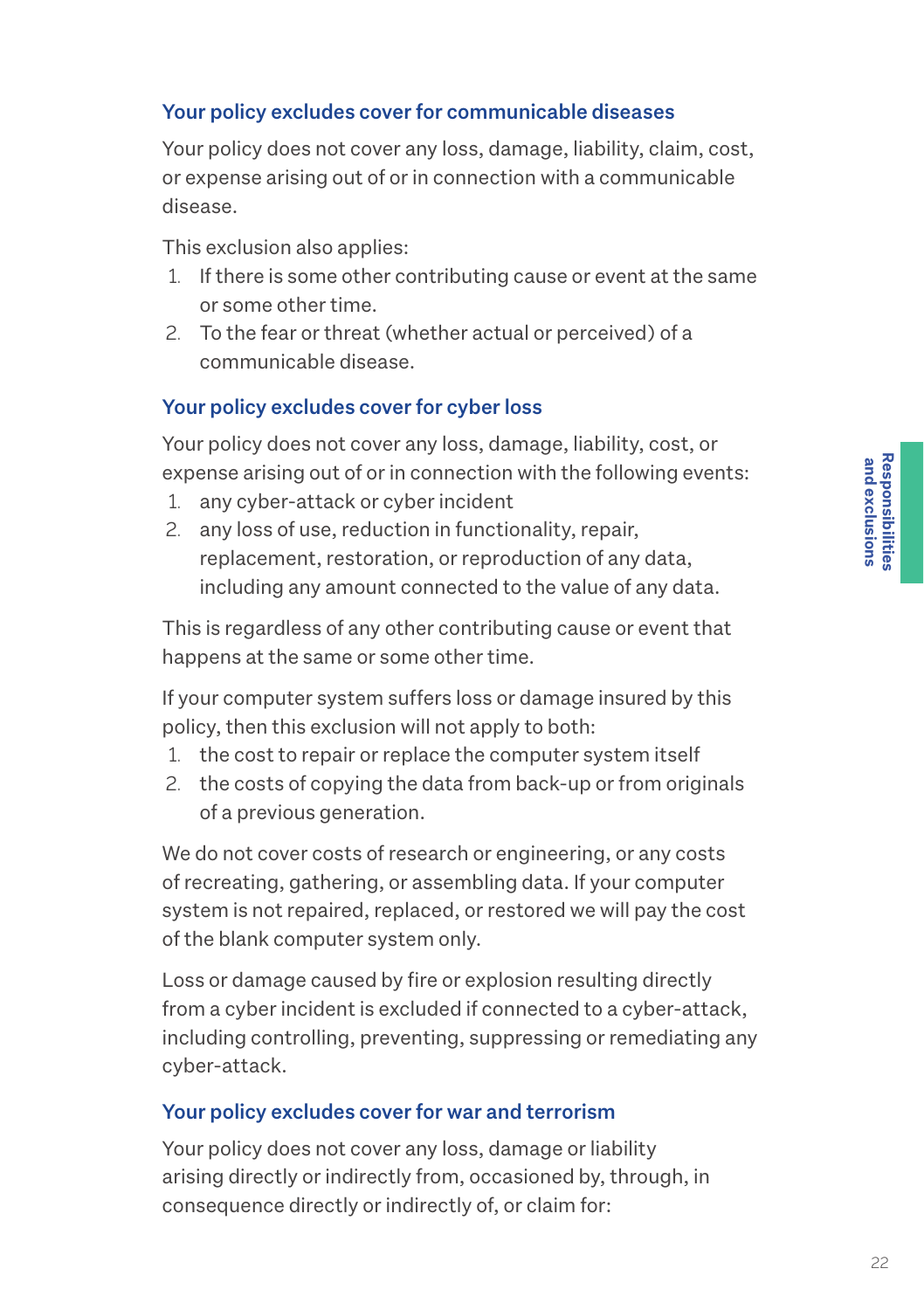- 1. war, invasion, acts of foreign enemies, hostilities or war-like operations (whether war be declared or not), civil war
- 2. mutiny, civil commotion assuming the proportions of or amounting to a popular rising, military rising, insurrection, rebellion, revolution, military or usurped power, martial law
- 3. confiscation or nationalisation or requisition or destruction of or damage to property by or under the order of any government or public local authority, or
- 4. any act of any person or persons acting on behalf of, or in connection with, any organisation the objective of which includes the overthrowing or influencing of any de jure or de facto government by terrorism or by any violent means.

Terrorism is the use of violence, or the threat of violence, in order to achieve a political, social or religious goal.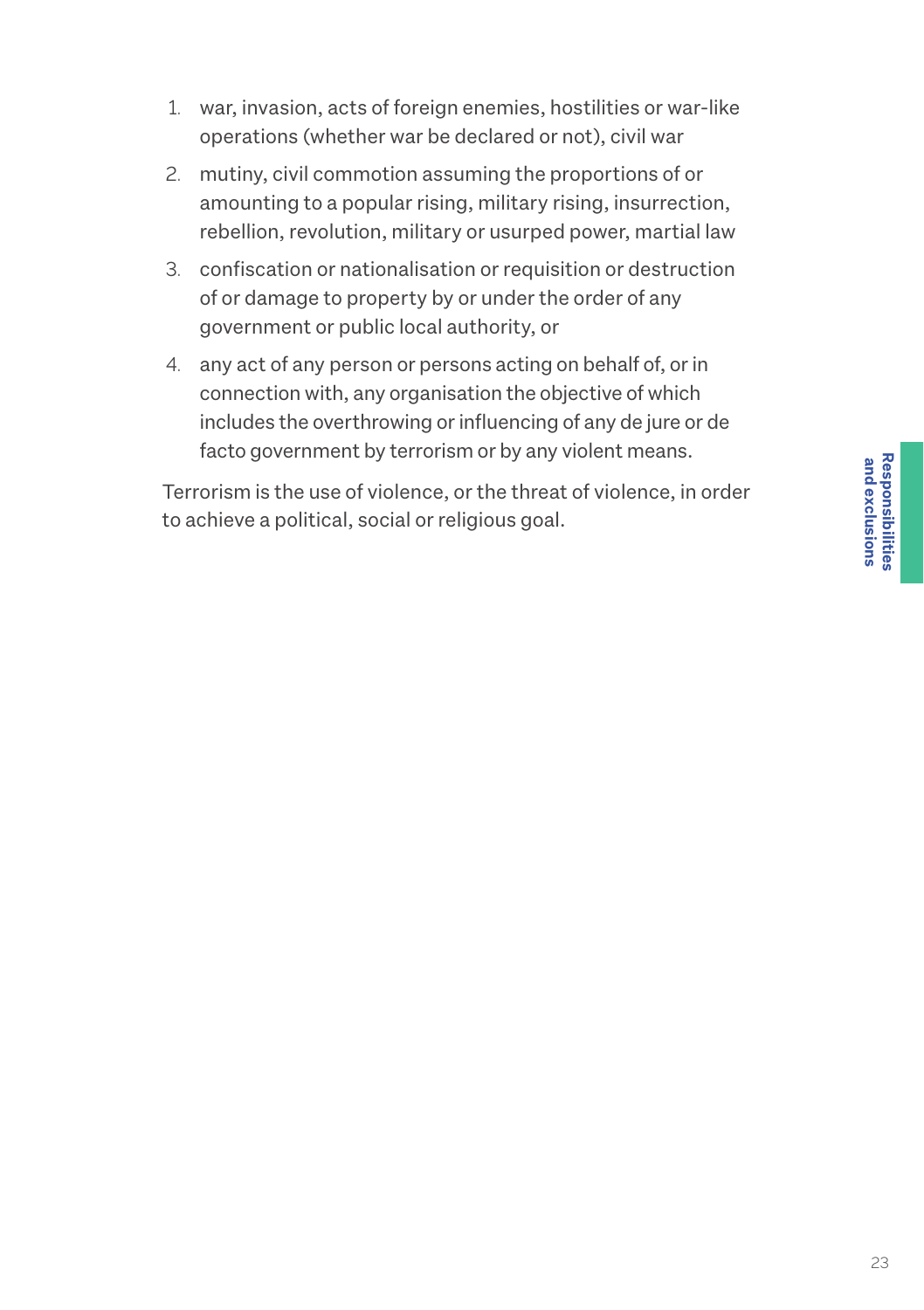# **You have certain responsibilities**

Here is a list of what you and any person in charge of your house with your permission must do.

- 1. You must be honest and fair with us. All your statements about this policy and any claim must be honest, correct and complete.
- 2. You must tell us immediately if:
	- a. your house becomes tenanted, or becomes a holiday home
	- b. anyone starts to use or live in your house for any business purpose
	- c. you make any structural alterations to your house
	- d. anyone identifies your property as being at risk from a natural hazard, such as flooding, landslips, geothermal activity, erosion or subsidence
	- e. any information about your property's risk from a natural hazard changes in the Land Information Memorandum (LIM) or similar document.
- 3. You must tell us immediately if you or any other person covered by this policy:
	- a. commits, is charged with, or is convicted of any criminal offence
	- b. has a claim declined or a policy avoided
	- c. has insurance refused or cancelled by an insurance company, or has any special terms added to a policy.

We may change the terms that we insure you on, or the premium, to reflect the change in circumstances that you've told us about.

We may cancel your policy if what you tell us is in our opinion, a substantial change in risk.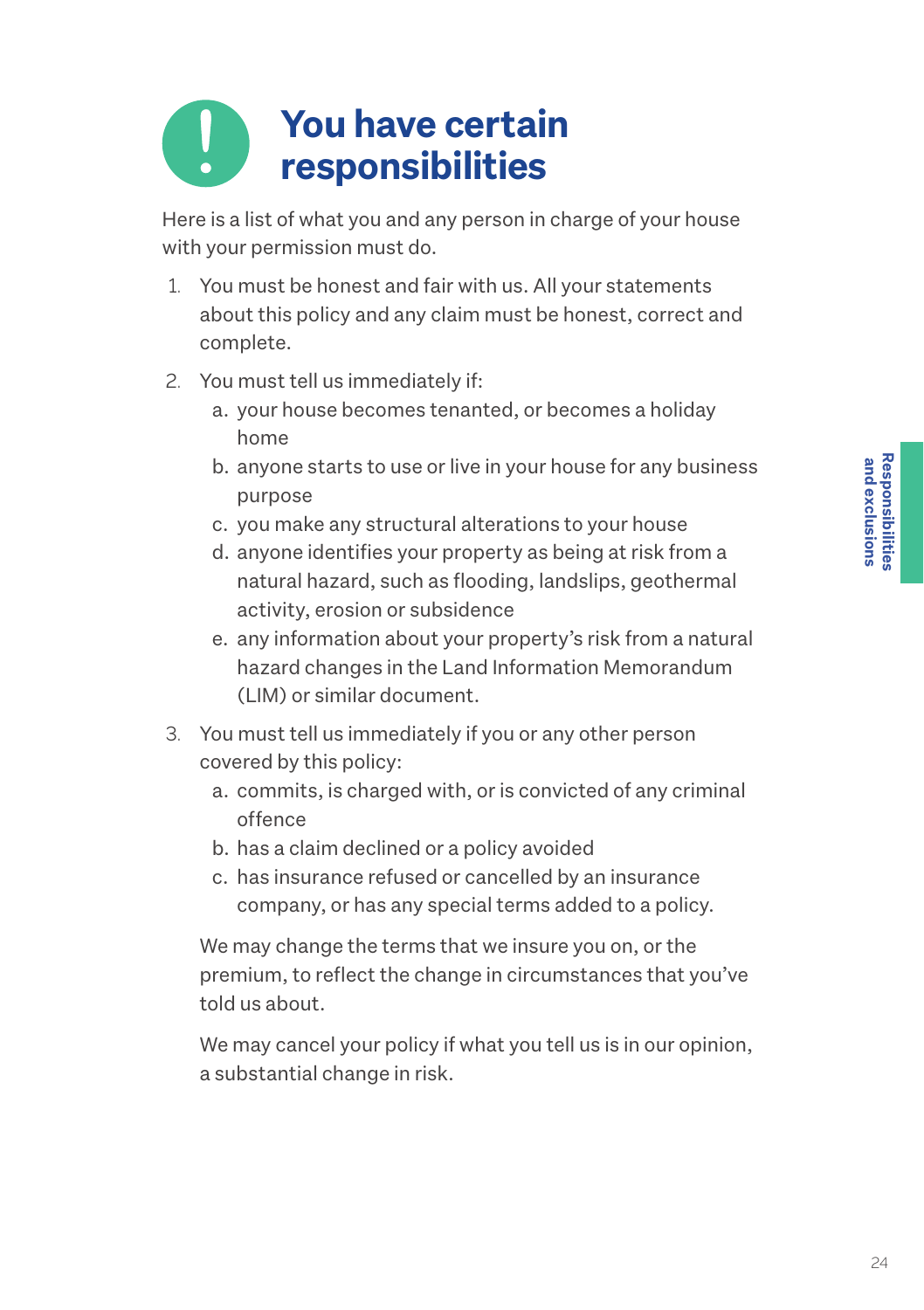- 4. You and any person in charge of your house with your permission must:
	- a. take reasonable care to protect and maintain your house and to avoid legal liability, and
	- b. ensure that your house is securely locked when unattended.
- 5. You must pay all premiums in full by the due date. If any premium remains unpaid 28 days following the due date for payment, we may cancel this policy (effective from the first day of the period that the unpaid premium relates).
- 6. If you occasionally let your house, or any part of your house, you must:
	- a. ensure the house is cleaned and inspected for loss following each rental before any bond is released, and
	- b. make a claim for loss you discover with any accommodation booking service you used before you can claim under this policy.

If you do not comply with your responsibilities under this section, You have certain responsibilities on page 24, we can decline any claim (and recover any claims payment already made). We can also cancel or avoid this policy.

If we cancel your policy, we'll give you seven days' notice emailed or posted to your last known address on our records. If we do this, we'll refund your unused premium.

If we avoid your policy, it will be treated as if it had never been taken out. We may also avoid or cancel any other policies you have with us.

If we ask, you'll have to refund any claims payments we've previously paid to you. If we do this, we'll email or post notice of this decision to your last known address on our records. We'll refund your entire premium paid less any claims already paid.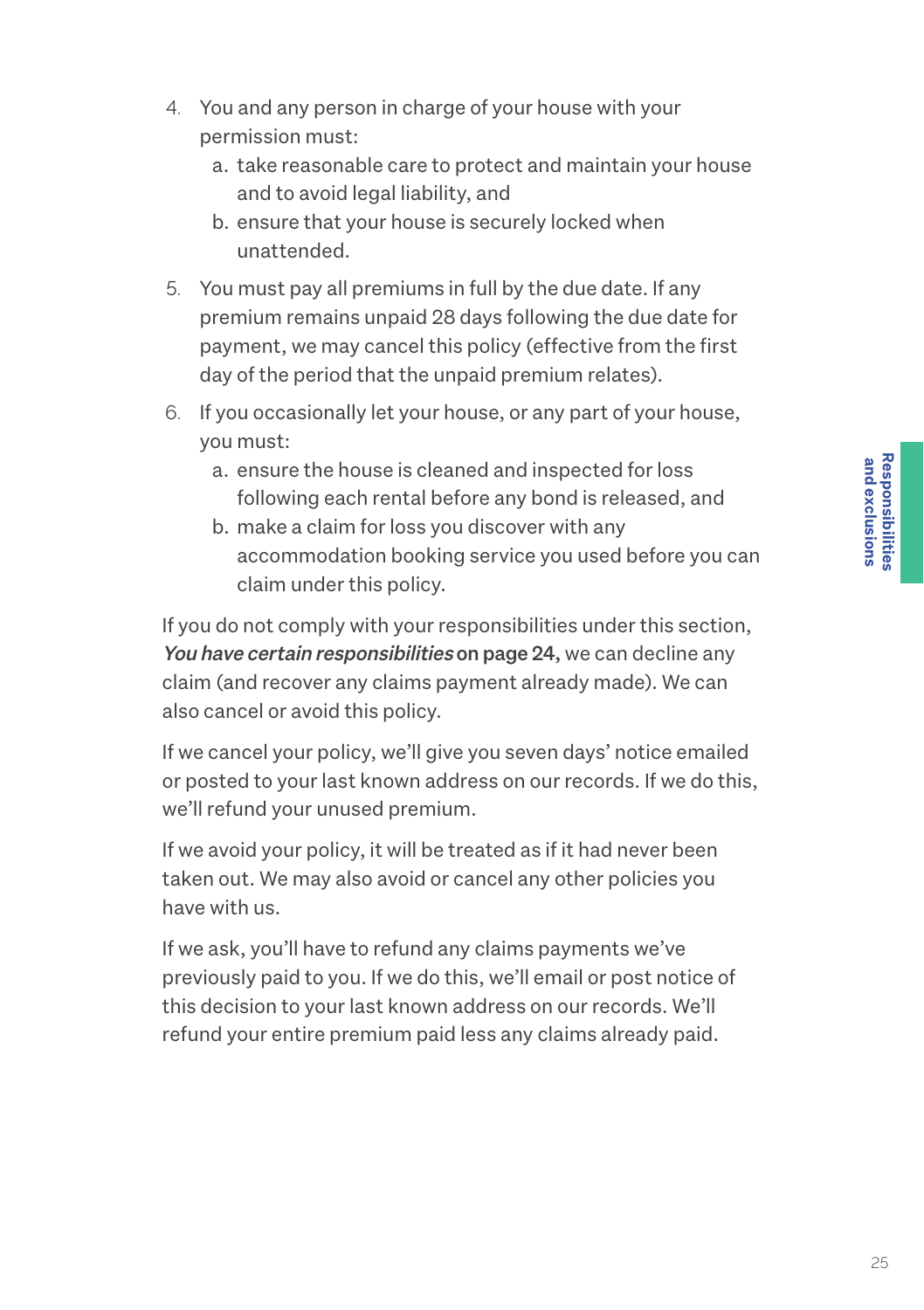

It is important that you tell us as soon as you become aware of any circumstances that may result in a claim.

You can tell us about your claim by logging into Trade Me Insurance and completing a claims lodgement form.

# **You have certain responsibilities at claim time**

Events leading to a claim can be stressful. Your personal safety is paramount, so make sure you and anyone else involved are safe from harm and if necessary, call the emergency services.

Here is a list of what you and any person in charge of your house with your permission must do at claim time.

#### Before you lodge your claim

You must:

- 1. Inform the Police if it appears that there has been arson, theft, burglary or malicious damage and provide details of the complaint to us. For example, the acknowledgement number.
- 2. Tell us as soon as possible:
	- a. if it is likely that you'll make a claim
	- b. if you or anyone else who may have cover under this policy is charged with any offence that resulted in loss of property or caused bodily injury to someone else
	- c. about any claim made against you by another person, with full particulars and all legal documents served on you.
- 3. Take all reasonable steps to prevent further loss or liability.
- 4. Get our permission before you arrange for any repairs or replacement, or incur any expense for any claim.
- 5. If we ask you to complete a claim form, return that claim form to us within 30 days.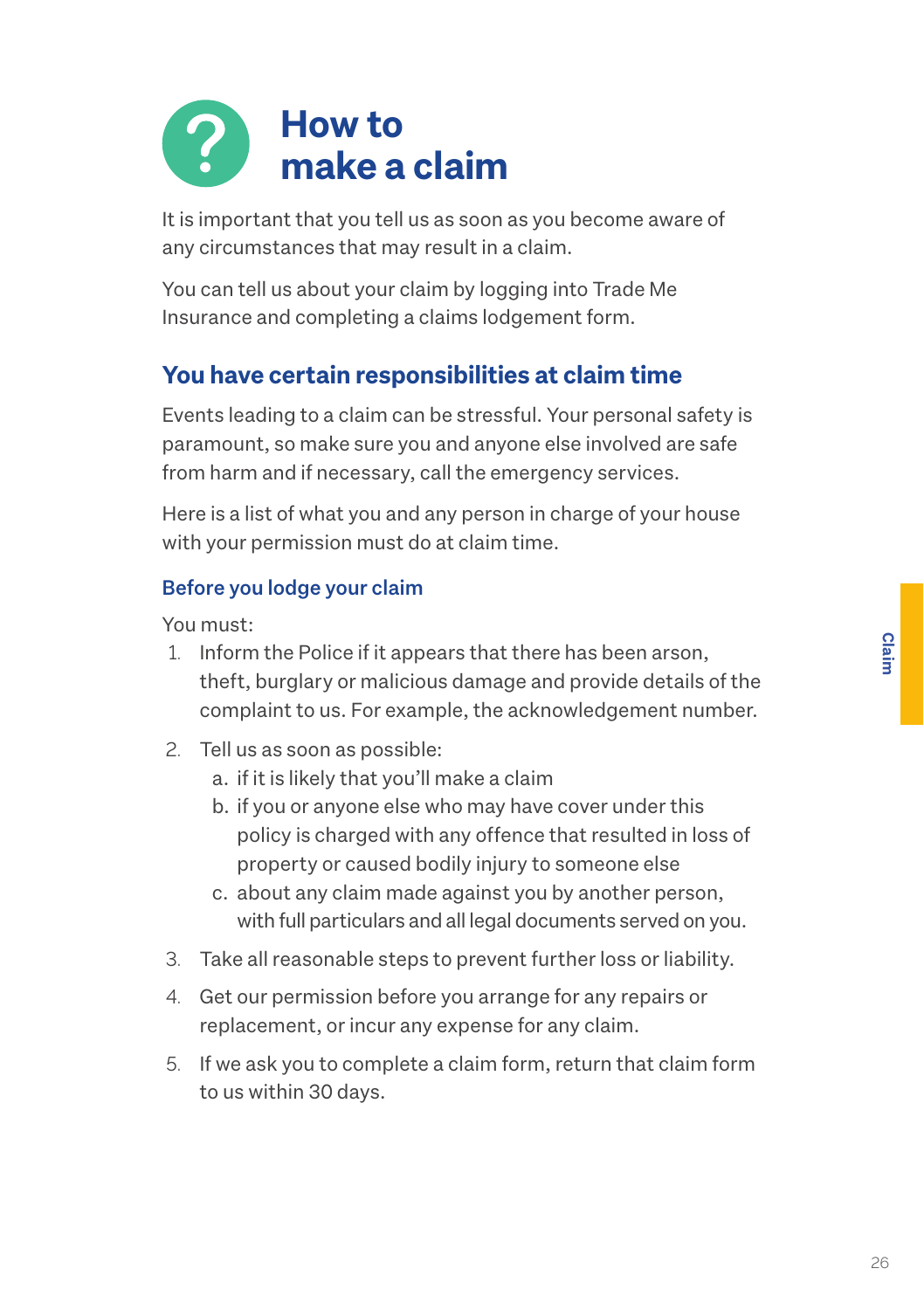#### Once you've lodged your claim

You must:

- 6. Let us inspect the loss and deal with any salvage reasonably. No property may be abandoned to us.
- 7. Provide proof of ownership or purchase (such as receipts, bank statements, credit card vouchers, warranties, guarantees, photos, videos, and so on) for any property you claim for.
- 8. Let us complete all necessary documents and authorities for any claims under this policy as your authorised agent.
- 9. Comply with all our requests about your claim by providing full cooperation, information and assistance.
- 10. Not discuss a claim made on you by another person with them; instead, refer them to us.
- 11. Pay any applicable excess and any applicable additional excess.
- 12. Let us instruct a solicitor of our choice to conduct your defence. Follow the recommendations of that solicitor about the conduct or continuation of your defence.
- 13. Let us talk with that solicitor when necessary about the details of the case and the conduct or continuation of your defence.

#### After we've accepted your claim

You must:

- 14. Cooperate fully in any action we take to recover money from other parties involved in your claim.
- 15. Let us take over for our own benefit and settle any legal right of recovery you may have.
- 16. Tell us if any person is ordered to make reparation to you for any loss or cost that was part of the claim. Reimburse us for that payment as soon as you receive any reparation.
- 17. Tell us if any lost or stolen property that was part of the claim is found or recovered. Hand it over to us or, at our option, refund any money paid by us if we request it.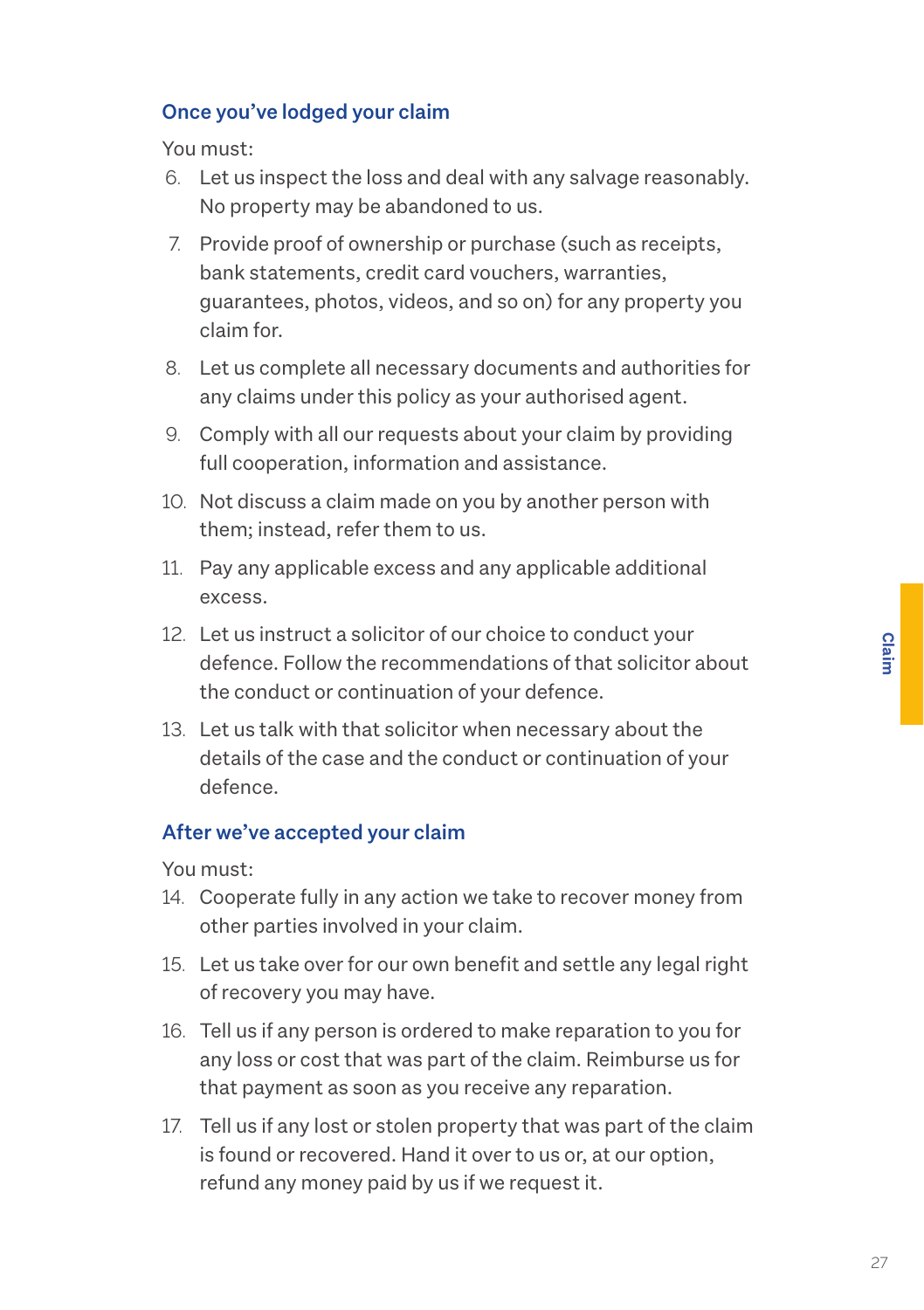#### At any time:

18. Do not start repairing or replacing your house or incur any costs (such as surveyors, engineers, demolition or debris removal costs), without our prior approval.

If you do not comply with your responsibilities under this section, You have certain responsibilities at claim time on page 26, we can decline any claim (and recover any claims payment already made). We can also cancel or avoid this policy.

If we cancel your policy, we'll give you seven days' notice emailed or posted to your last known address on our records. If we do this, we'll refund your unused premium.

If we avoid your policy, it will be treated as if it had never been taken out. We may also avoid or cancel any other policies you have with us.

If we ask, you'll have to refund any claims payments we've previously paid to you. If we do this we'll email or post notice of this decision to your last known address on our records. We'll refund your entire premium paid less any claims already paid.

# **How we'll look after your claim**

When you contact us to make a claim we'll:

- 1. process your claim within the terms of the policy
- 2. explain how the claims process works
- 3. explain what we need to go ahead with your claim
- 4. if required, arrange for an assessor, investigator or other specialist to inspect the loss and explain the procedure that will be followed
- 5. keep you updated on your claim's progress
- 6. give you the information you need on how we'll settle your claim
- 7. if we decline your claim, we'll clearly explain why.

#### **What excesses you may need to pay**

The excess is the amount of any claim that you're responsible for. The excess applies to each event resulting in a claim.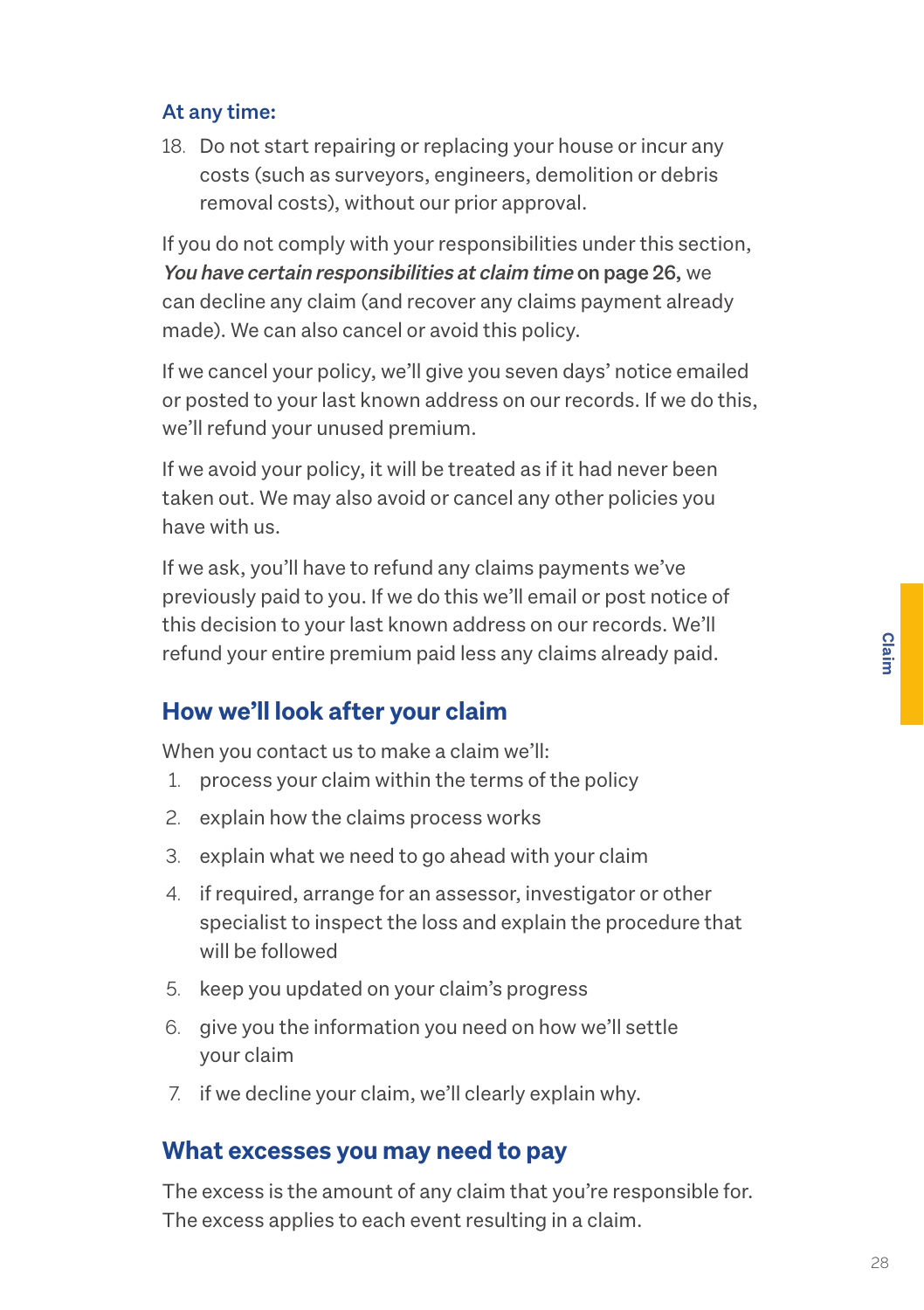Where loss has been caused on multiple occasions or events, an excess will apply to each occasion or event.

Unless the benefit being claimed says it is excess free you'll need to pay your excess. Your excess and any additional excesses that may apply are detailed on your certificate of insurance and in this policy wording.

Where a benefit specifies an additional excess, that additional excess will apply above any other excess on your certificate of insurance.

# **How we'll settle your claim**

The maximum per event that we'll settle your claim for is the least of:

- 1. the actual cost to repair your house
- 2. the actual cost to replace the actual square metre area of your house before the loss, or the square metre area shown on your certificate of insurance (whichever is the lesser)
- 3. the house sum insured as shown on your certificate of insurance.

If the automatic benefit Extended sum insured for fire on page 11 applies, the maximum per event that we'll settle your claim for is the sum insured shown on your certificate of insurance plus up to a further 20% of your sum insured.

We'll settle your claim for loss following the process set out below.

#### Economic repair

If we decide it is economic to repair the loss to your house that is covered under this policy, we'll, at our option, choose one of the following:

- 1. repair the loss to your house, or
- 2. pay you for the actual repair cost, as those costs are incurred by you, to repair the loss to your house, or
- 3. pay you in cash the estimated repair cost to repair the loss to your house.

Alternatively, you may elect to receive in cash the current replacement value of the repairs to your house.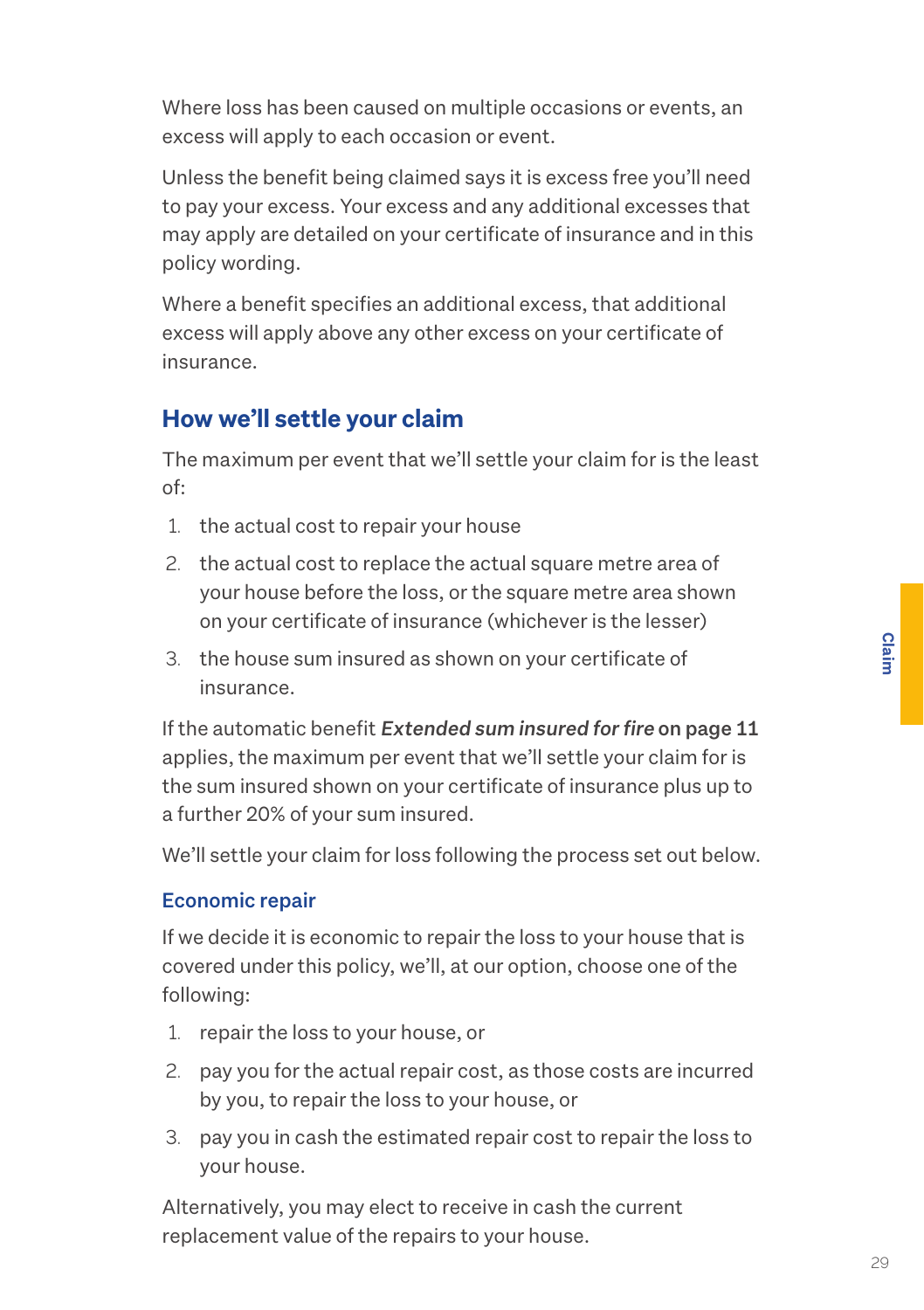Clain

After a partial loss to your house that is covered by this policy, your sum insured will reduce by the amount that it would take to repair that loss. We'll restore the full sum insured once the house has been fully repaired. Cover will not be restored if the house suffers a total loss.

#### Uneconomic repair

If we decide it is uneconomic to repair the loss to your house that is covered under this policy, the following apply:

- 1. We'll, at our option, choose one of the following:
	- a. replace your house at the situation, or
	- b. pay you for the actual replacement cost, as those costs are incurred by you, to replace your house at the situation, or
	- c. pay you in cash the estimated replacement cost to replace your house at the situation.
- 2. If it is not legally or practically possible to replace your house at the situation, (including for example; because of local authority laws, or the circumstances surrounding the land) then we'll, at your option, either:
	- a. pay you for the actual replacement cost, as those costs are incurred by you, to replace your house at an alternative site in New Zealand, or
	- b. pay for you to buy another comparable house in New Zealand (excluding the value of the land) provided the cost is not greater than the estimated replacement cost of replacing your house at the situation.
- 3. If we choose to pay you for the actual replacement cost, as those costs are incurred by you, you may choose one of the following options instead:
	- a. you may be paid for the actual replacement cost, as those costs are incurred by you, to replace your house at another site in New Zealand (excluding demolition and removal of debris costs unless actually incurred). This is provided the cost is not more than the estimated replacement cost of replacing your house at the situation
	- b. you may be paid for the actual cost of buying another comparable house in New Zealand, including necessary legal and associated costs (excluding the value of the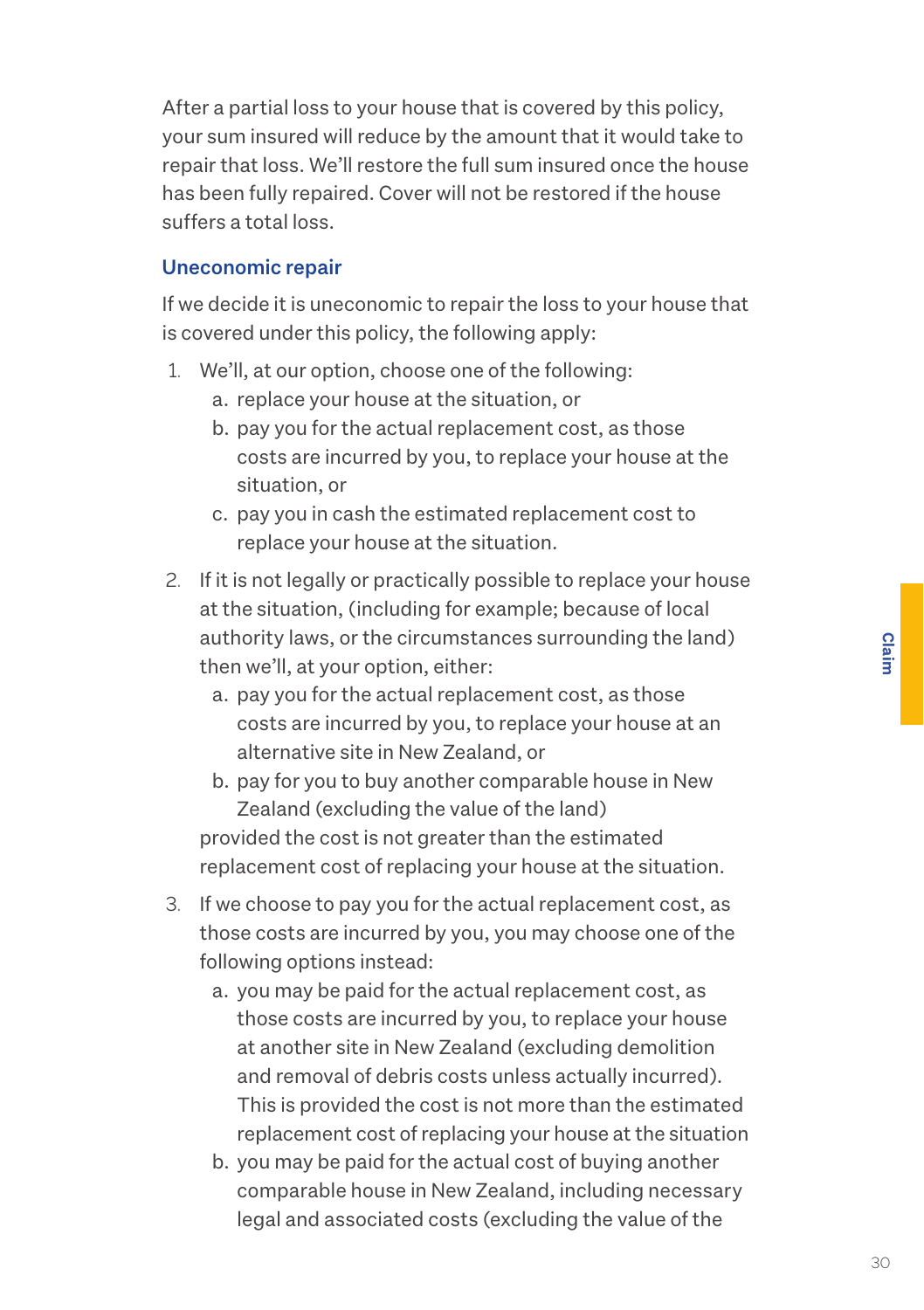land). This is provided the cost is not more than the estimated replacement cost of replacing your house at the situation (excluding demolition and removal of debris costs unless actually incurred)

- c. you may receive a cash payment based on the current replacement value of your house, as assessed by us, excluding demolition and removal of debris costs unless we agree otherwise.
- 4. If you choose to sell your house and land without our prior agreement, your settlement options will be limited and you may choose from one of the following options instead:
	- a. we'll pay you for the actual cost of buying another comparable house in New Zealand including necessary legal and associated costs (excluding the value of the land)
	- b. you may receive a cash payment based on the current replacement value of your house excluding demolition and removal of debris costs unless we agree otherwise.

#### In all cases:

- 1. We'll pay, where necessary:
	- a. the reasonable extra cost of complying with local authority laws and regulations when repairing or replacing the damaged parts of your house. This is provided those damaged parts complied with local authority laws and regulations at the time they were built or altered
	- b. the reasonable architects', engineers' and surveyors' fees necessary for the repair or replacement, provided they are authorised by us before they are incurred
	- c. the reasonable cost of demolition and the removal of debris including debris that directly caused the loss, and including the contents unless specifically excluded.
- 2. Where we've paid the demolition and removal of debris costs, we retain any salvaged property.
- 3. If you pay your premium by instalments and your house is uneconomic to repair, you must pay the rest of the annual premium before we settle your claim.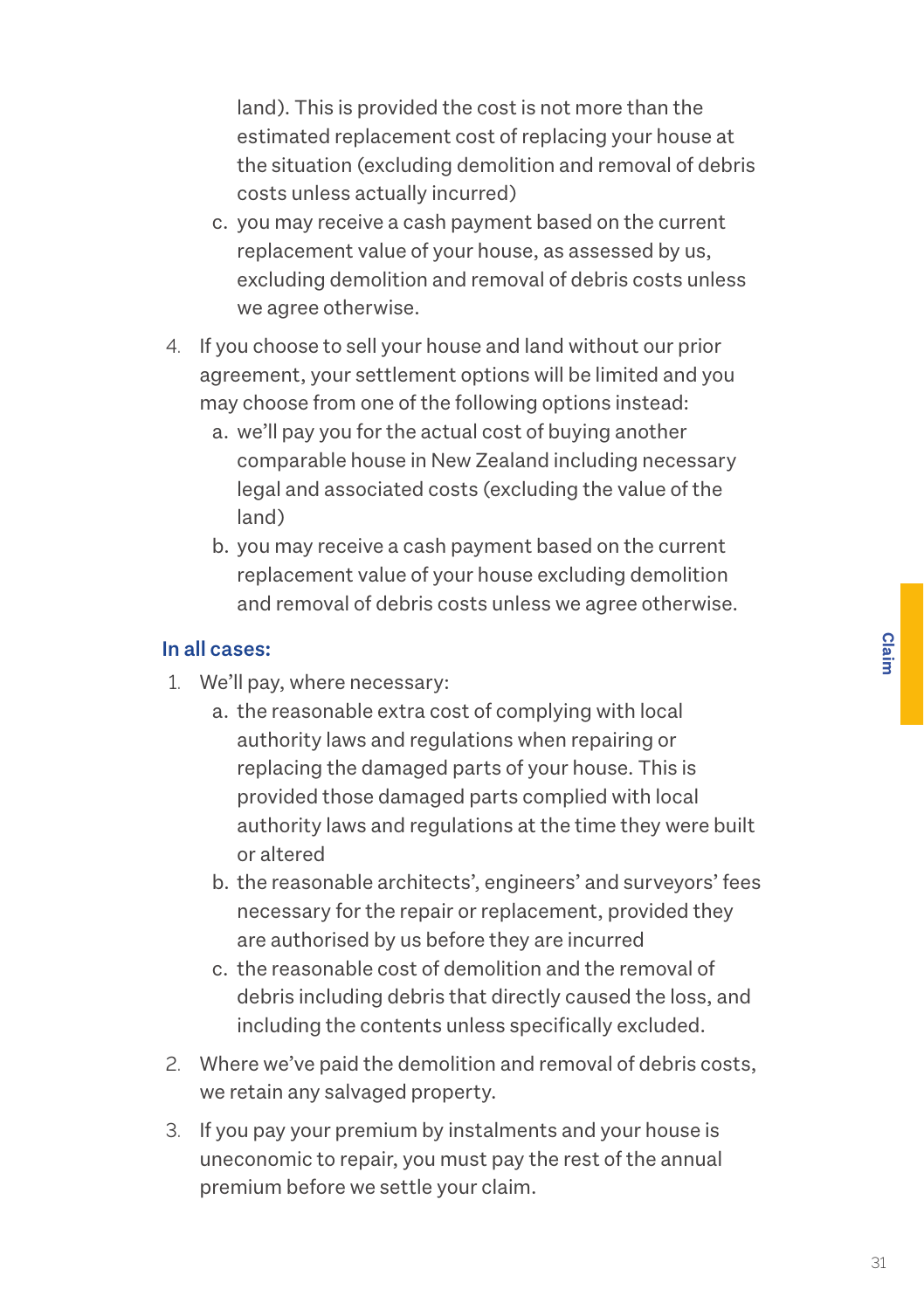- 4. If we've been notified of a financial interest in your house, we're obliged to make any cash payment to the interested party (for example, a mortgagee) up to the amount of its interest. This payment counts towards meeting our obligations under this policy.
- 5. We'll use building materials and construction methods commonly used at the time of the repair or replacement.
- 6. We will not:
	- a. pay more than the sum insured shown on your certificate of insurance, unless the cover provided in the automatic benefit Extended sum insured for fire on page 11 applies
	- b. pay any extra cost of repairing or replacing any part of your house caused by that part not having a legally required building consent when it was built, or that part being built contrary to the building consent issued
	- c. pay for repairing or replacing any part of your house that has not suffered loss
	- d. pay for any neighbouring property's share where you jointly own property such as retaining walls, fences, gates or driveways
	- e. pay the cost of repair or replacement beyond what is reasonable, practical, or comparable with the original when built or renovated, other than the cover provided in the automatic benefit Sustainability upgrade on page 16
	- f. repair or replace your house exactly to its previous condition.

#### **Assignment**

Where you've made a claim for the repair or replacement of your house, you must not transfer any of your rights, obligations, title, interests or benefits under this policy without our prior written consent. If you do not obtain our prior written consent, any transfer is invalid at law.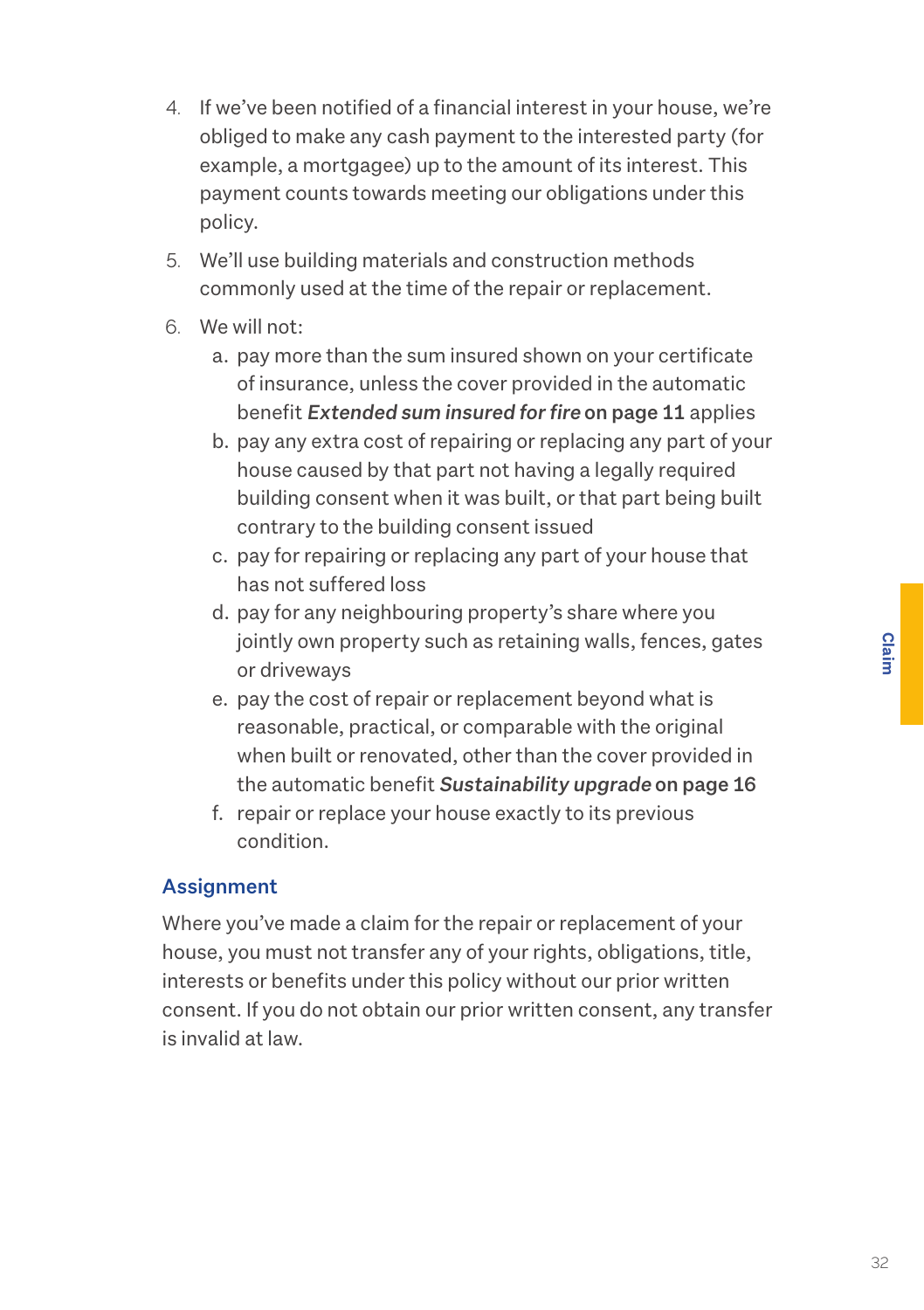

# **You can cancel this policy**

You can cancel this policy by notifying us either online or by email or phone. We'll refund the unused portion of your premium.

We may cancel or avoid this policy in accordance with the express rights of cancellation and/or avoidance set out under the sections:

- 1. You have certain responsibilities on page 24
- 2. You have certain responsibilities at claim time on page 26
- 3. Making changes to this policy on page 33

If we cancel your policy, we'll refund your unused premium.

#### Free look period

If you're not completely happy with your policy, you can cancel it within 15 days of the start date so long as you've not made any claims.

We'll refund any premiums you paid and we'll both regard this policy as never having started.

# **Making changes to this policy**

You can have this policy altered as long as we agree to that alteration and have confirmed this to you.

We can alter the terms or cancel this policy by giving you at least seven days' notice sent or emailed to your last known address on our records in any of the following circumstances:

- 1. to reflect any material changes to relevant law
- 2. to increase the level of existing cover, or add additional cover
- 3. if we're no longer able to secure reinsurance protection for perils covered by this policy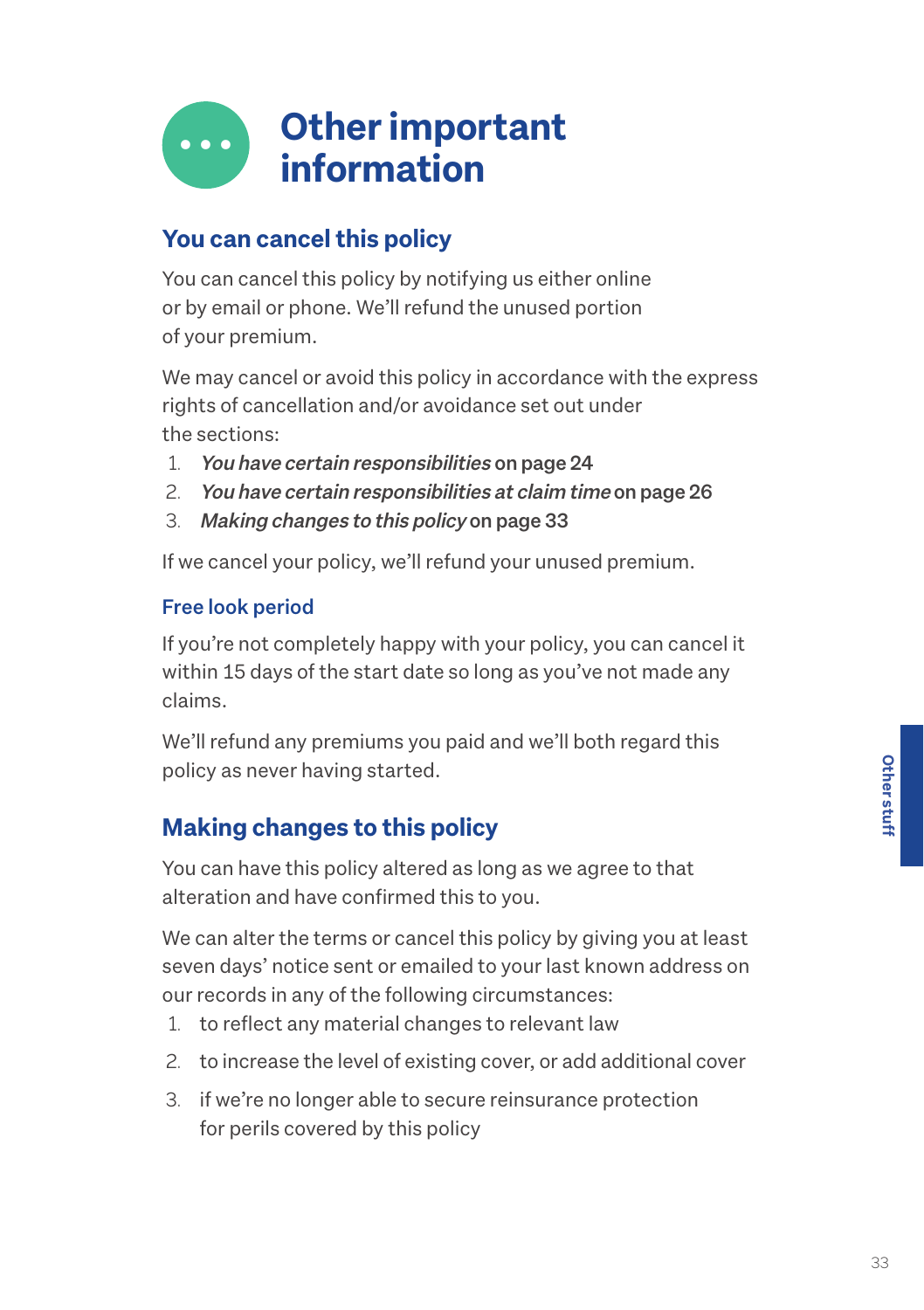- 4. to allow for a material change in your (or your property's) risk profile
- 5. to allow for a material change in the risk profile of a group of similar policy holders (or similar insured property) that will not be commercially sustainable for us under current policy terms.

If you do not agree to the alterations to the terms of your policy, you can cancel it (effective from the date of the proposed alteration). You can do this by contacting us online or by email or phone before the effective date of the proposed alterations. If you cancel on this basis, we'll refund your unused premium.

# **Other parties with a financial interest**

You authorise us to disclose personal information about your insurance to any holder of a financial interest in the house.

# **This policy is under New Zealand law**

#### New Zealand has jurisdiction

The laws of New Zealand apply to this policy. The Courts of New Zealand have exclusive jurisdiction in relation to legal proceedings about this policy.

Any compensation awarded or costs or expenses of litigation outside New Zealand are not covered.

#### New Zealand currency and taxes apply

All sums insured and policy limits are expressed in New Zealand currency and include Goods and Services Tax (GST) and all other taxes. All claims will be paid in New Zealand currency.

### **How we'll communicate with you**

We'll communicate with you to your last notified email address.

The email address you provided to us must be valid and must be checked on a regular basis.

You must tell us if you change your email address.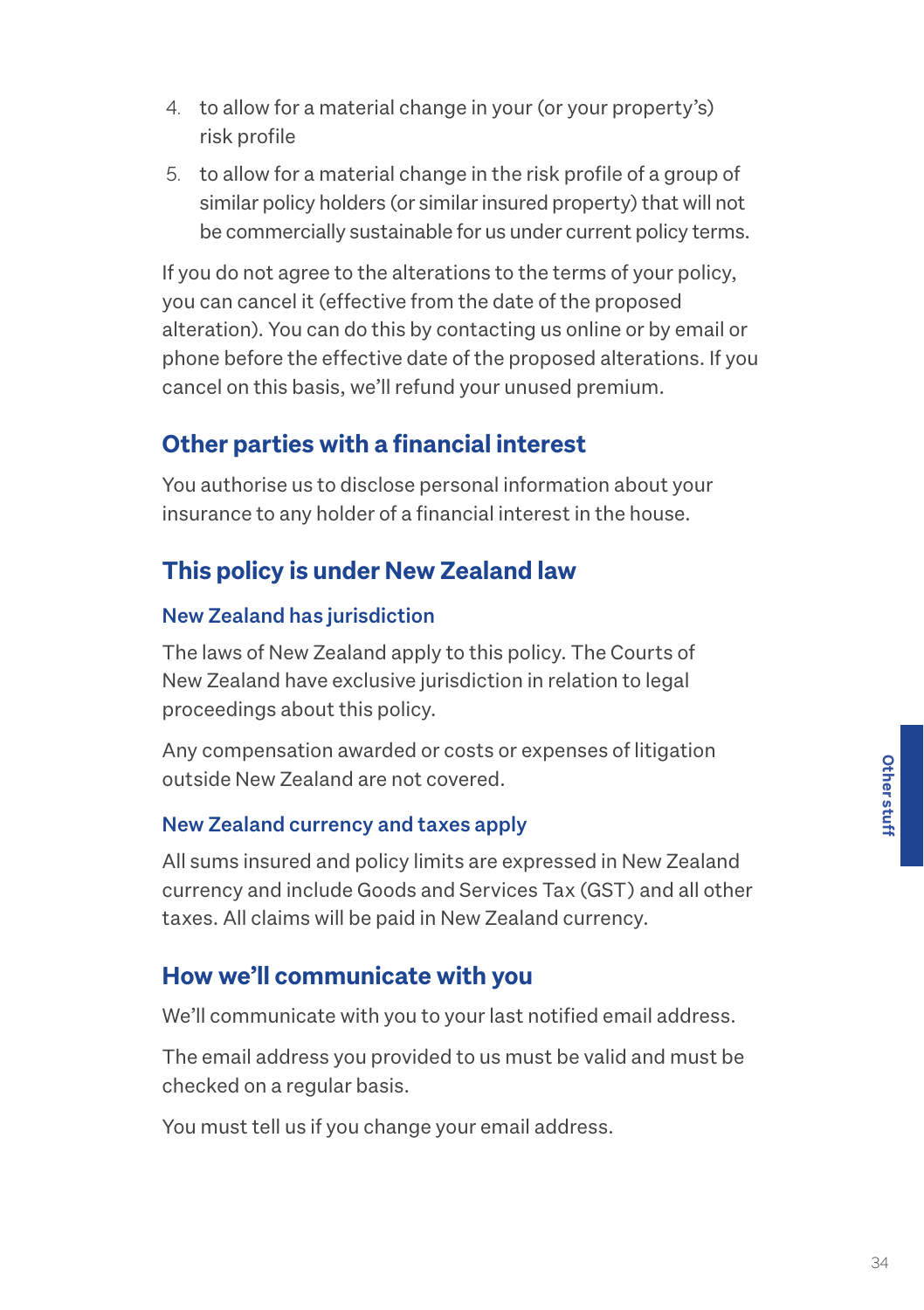# **Talk to us if you have a concern**

We always strive to give the best possible service. So, if you're not happy with something – anything – please let us know. We'll aim to get it sorted for you quickly and fairly.

Often a quick conversation with us can help straighten things out. But, every now and then there'll be an issue that can't be easily resolved. If that's the case, we'll talk you through our internal disputes resolution procedure. And if we still can't agree, we'll let you know how you can access our external disputes resolution provider.

If you would like more information check out info.trademeinsurance.co.nz/contact-us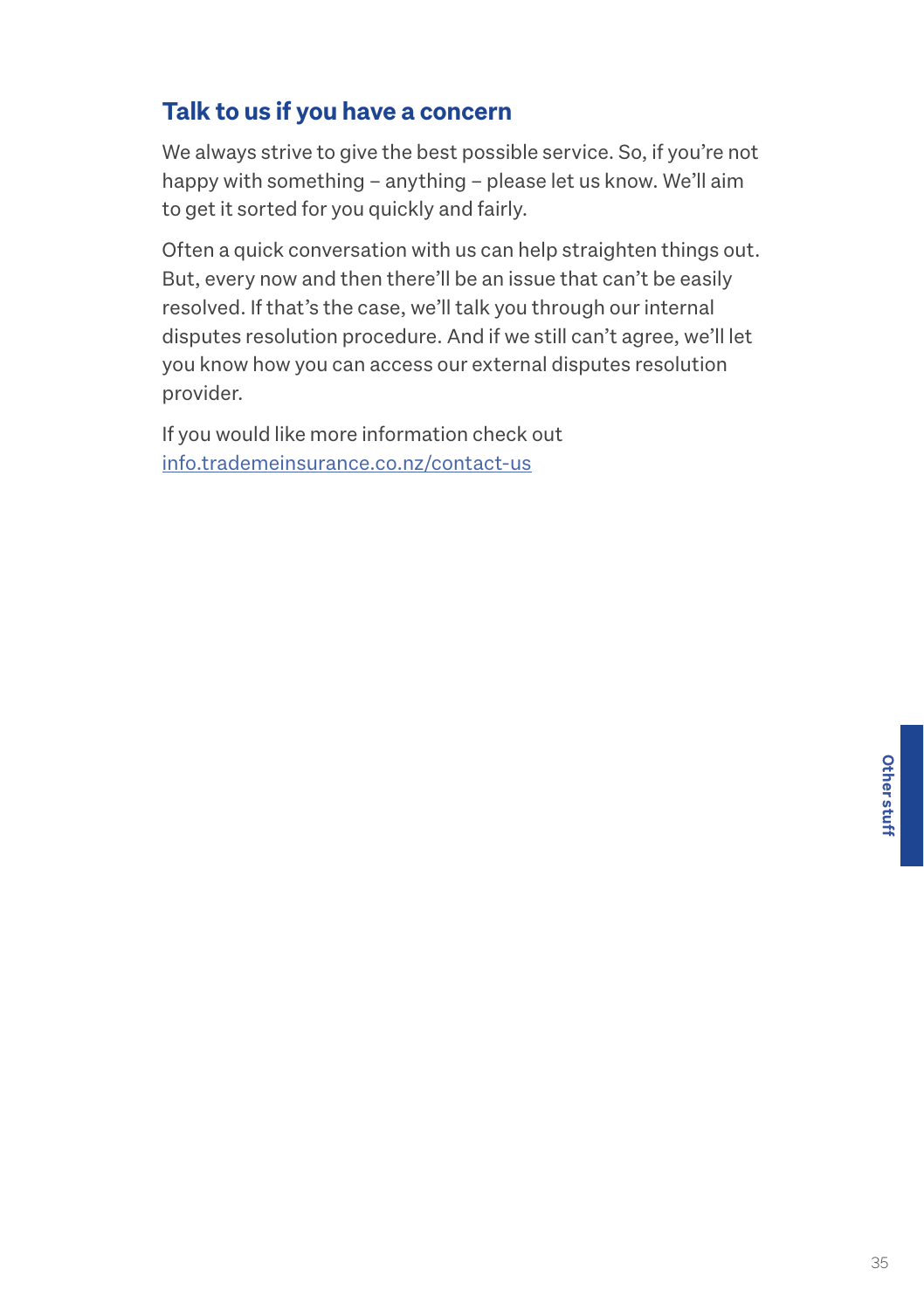

# **Glossary**

Please note words in the singular can be in the plural and vice versa.

#### **Accidental**

Unintended and unexpected by you.

#### Bodily injury

Accidental bodily injury to a person occurring during the period of insurance in New Zealand including death, illness, disability, disease, shock, fright, mental anguish or mental injury.

#### Certificate of insurance

The certificate of insurance first issued to you or any further certificate issued following a change to the policy or a renewal of the policy (whichever applies at the time of the event).

#### Communicable disease

Any disease that can be transmitted by any substance or agent from any organism to another by any method of transmission where the disease, substance or agent can:

- 1. cause or threaten damage to human health or human welfare
- 2. cause or threaten damage; deterioration; loss of value or marketability; or loss of use of property.

#### Computer system

Any of the following things:

- 1. any computer, hardware, software, communications system
- 2. any electronic device (including, but not limited to, smart phone, laptop, tablet, wearable device)
- 3. any server, cloud, or microcontroller, including any similar system or configuration of them and including any associated input, output, data storage device, networking equipment or back up facility.

#### Contamination damage

Physical damage caused by methamphetamine that exceeds the contamination level.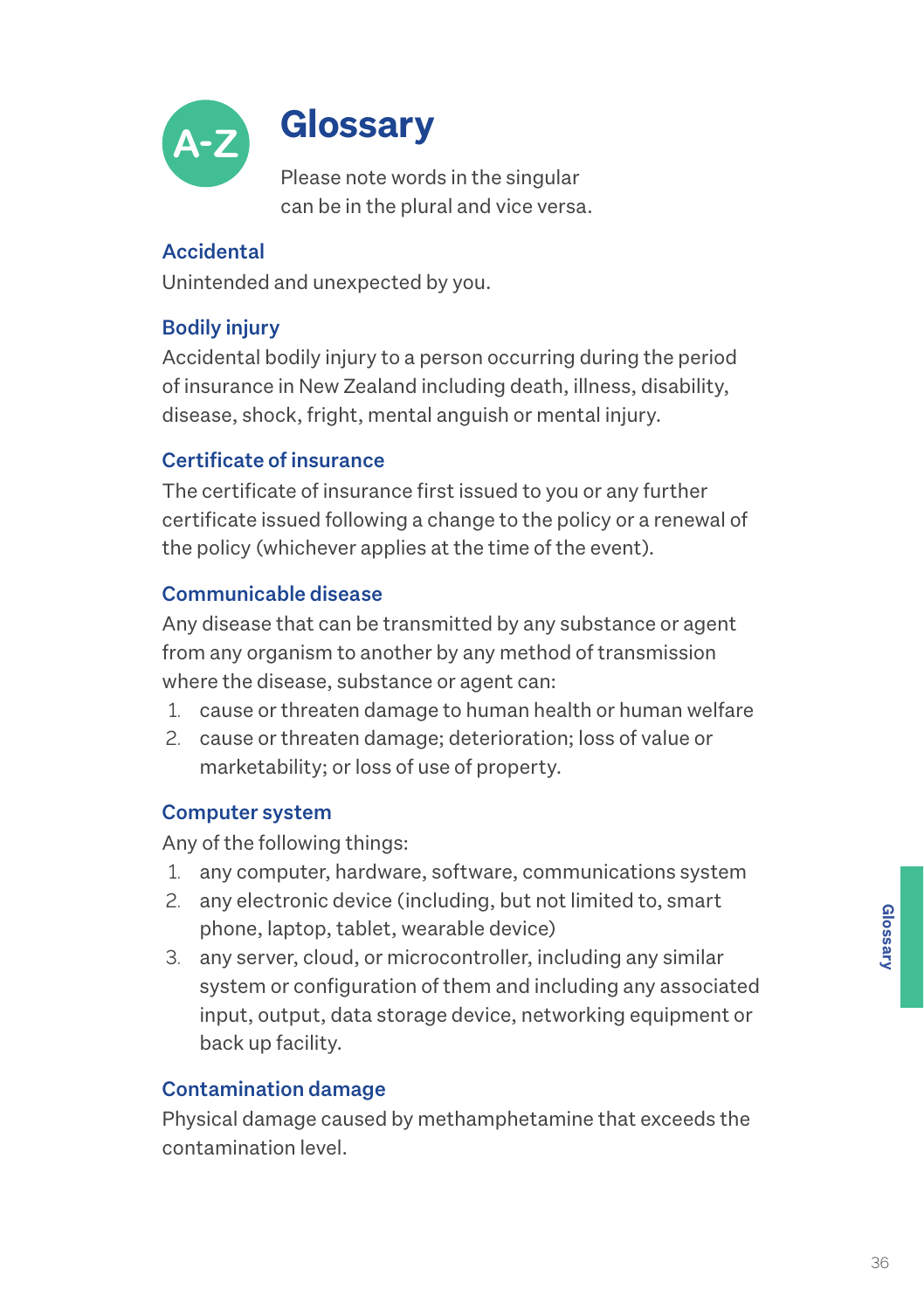#### Contamination level

Chemical contamination above the acceptable levels in the latest version of the New Zealand Standard NZS 8510 for remediation of methamphetamine contamination. This includes any amendments or standards passed in substitution of NZS 8510.

#### Current replacement value

The market value of your house at the time of the loss less the value of the land it is situated on as a vacant site, or your sum insured, whichever is the lesser.

#### Cyber-attack

One or more unauthorised, malicious, or criminal acts regardless of time and place - involving access to, processing of, use of or operation of a computer system. A cyber-attack can be the threat or hoax of these acts.

#### Cyber incident

Any of the following things:

- 1. any error or omission or series of related errors or omissions involving access to, processing of, use of or operation of any computer system
- 2. any partial or total unavailability or failure to access, process, use or operate any computer system; it can be a single incident or a series of related incidents.

#### Data

Information, facts, concepts, code, or any other information of any kind that is recorded or transmitted in a form to be used, accessed, processed, transmitted, or stored by a computer system.

#### **EQCover**

Earthquake Commission Act 1993 or any amendment or replacement Act.

#### **Excess**

The amount of any claim that you must bear as shown on your certificate of insurance and/or in this policy wording.

#### Garden retaining walls

A wall that is built for the sole function of retaining land and that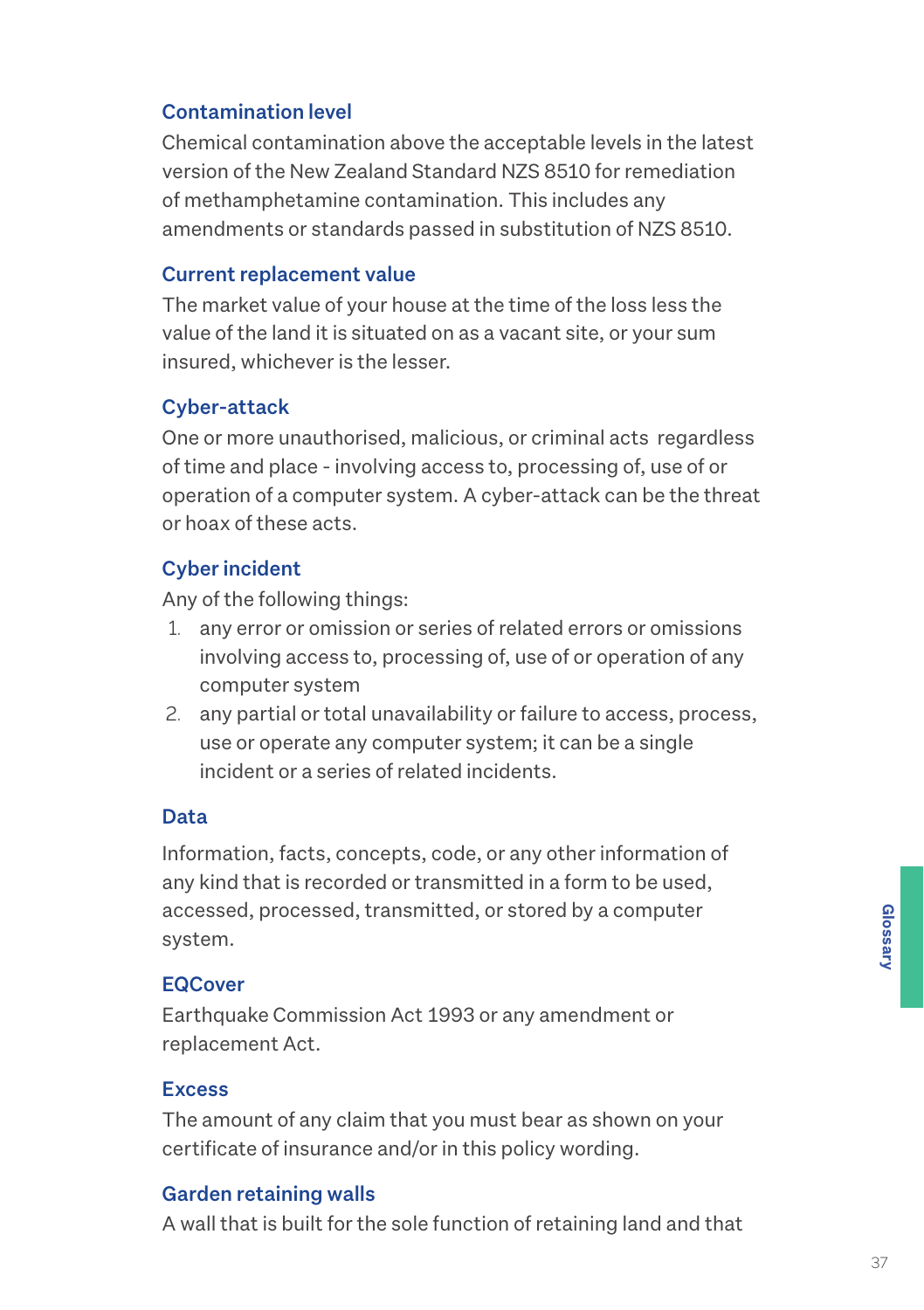is not essential for the building or positioning of your domestic buildings (because these are included in your house definition). It does not include any retaining walls that are incomplete or any retaining wall over 1.5 metres above ground that does not have any required local authority consent.

#### **House**

As defined under What your house policy does and does not cover on page 8 of this policy.

#### Loss

Sudden and accidental physical loss or sudden and accidental physical damage occurring during the period of insurance in New Zealand.

#### Natural disaster damage

Physical damage or destruction as a direct result of earthquake, natural landslip, volcanic eruption, hydrothermal activity or tsunami. This includes damage or destruction occurring (whether accidentally or not) as a direct result of measures taken under proper authority to avoid the spreading of or to otherwise reduce the consequences of an earthquake, natural landslip, volcanic eruption, hydrothermal activity or tsunami. It does not include any damage or destruction where compensation is payable under any Act of Parliament other than EQCover.

#### Natural landslip

The movement of ground forming materials that, before movement, formed an integral part of the ground. Such materials might be one or more of natural rock, soil, or artificial fill. 'Movement' means any one or more of falling, sliding, or flowing. Movement of ground due to below-ground subsidence, soil expansion, soil shrinkage, soil compaction or erosion is not a natural landslip.

#### Period of insurance

The period shown on your certificate of insurance. If you select a start date in the future, cover will begin at 12:00am on that day. Otherwise cover begins at the time you purchased this insurance. Cover ends at 11:59pm on the last day shown on your certificate of insurance or at the effective time of cancellation.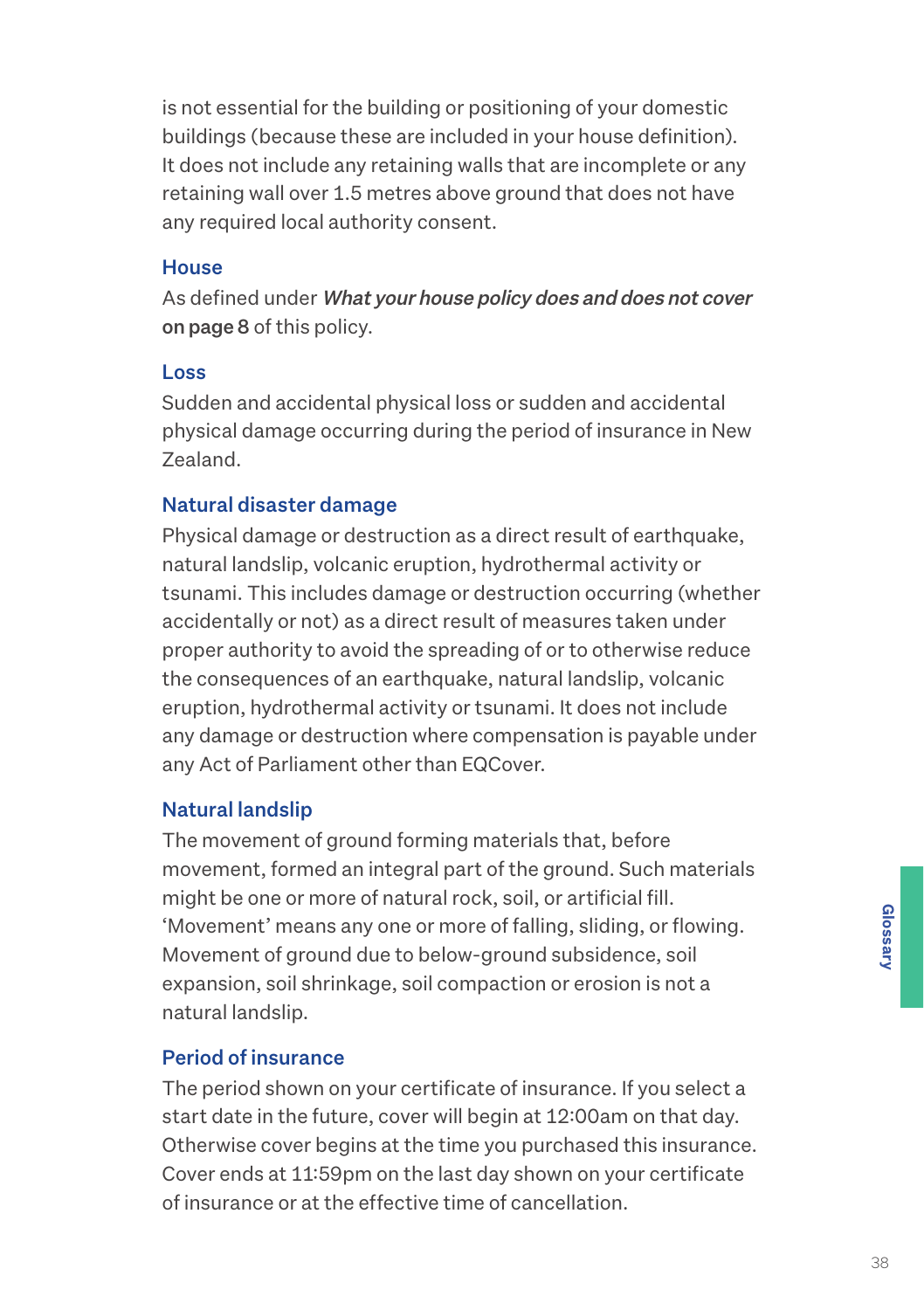#### Repair cost

The reasonable cost to repair your house to a standard that is reasonably equivalent to its appearance, size, functionality and relative quality when new, but without necessarily reproducing it exactly.

#### Replacement cost

The reasonable cost to replace your house to a standard that is reasonably equivalent to its appearance, size, functionality and relative quality when new, but without necessarily reproducing it exactly.

#### **Situation**

The address that is shown on your certificate of insurance, named as the Situation.

#### Special features

Any of the following that are permanently fixed or built in on the same site as your house:

- 1. solar power system
- 2. solar water heating system
- 3. swimming pool or spa pool including pumps and motors
- 4. tennis court (permanent material such as concrete, artificial grass or tar seal but not grass)
- 5. any other feature we've agreed to cover.

#### Sum insured

The figure specified on your certificate of insurance and/or in this policy wording.

#### Sustainable products

Products that increase the efficiency of the house relating to energy or water use that are above the levels prescribed by the Building Code. They can also be materials that reduce environmental impacts.

#### Uninhabitable

A residence that no longer has a functional bathroom or kitchen or is unsafe or impractical to live in, as determined by us, or by government or local authorities.